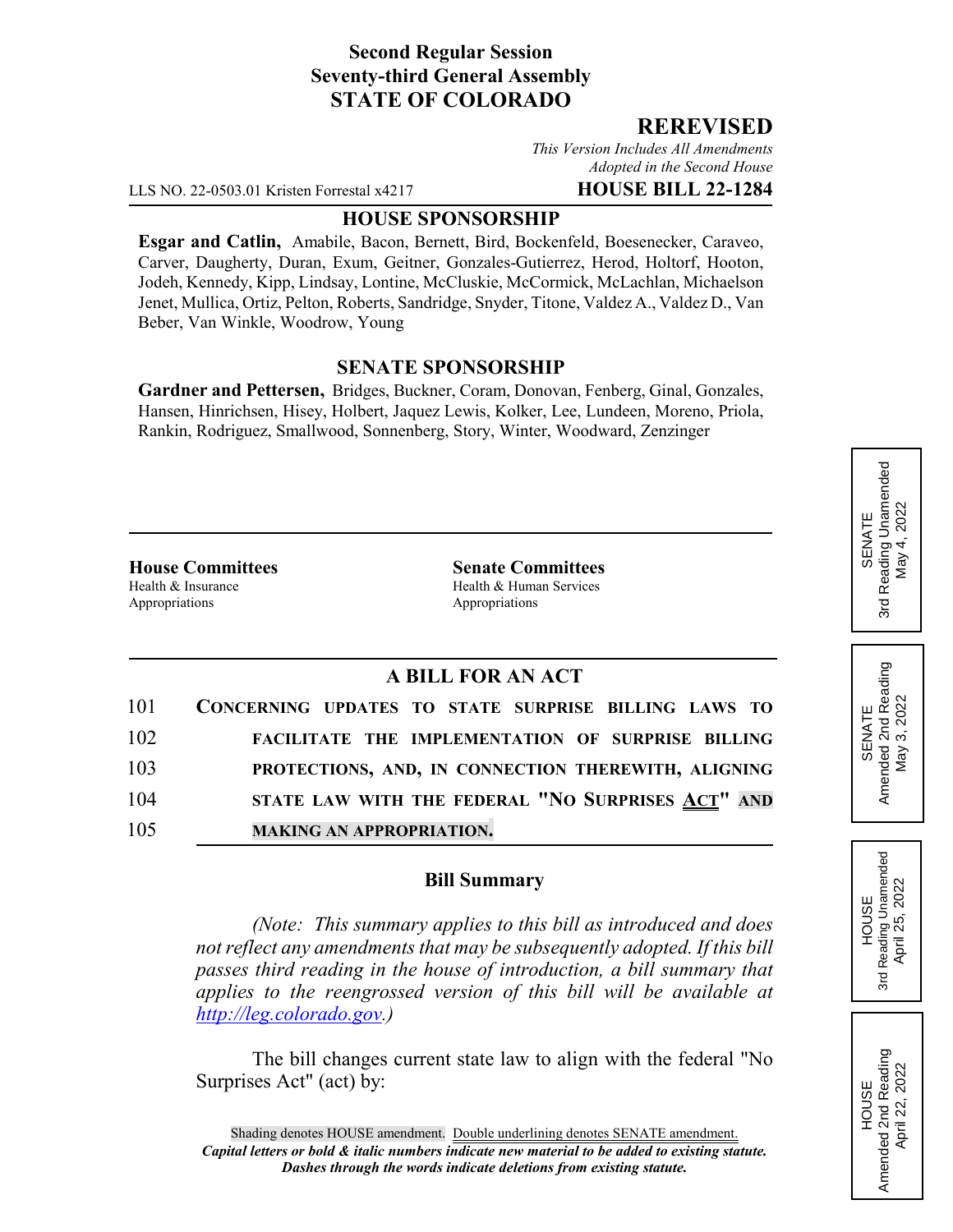- Allowing a covered person who requests an independent external review of a health-care coverage decision to request a review to determine if the services that were provided or may be provided by an out-of-network provider or facility are subject to an in-network benefit level of coverage;
- Requiring that payments made for health-care services provided at an in-network facility or by an out-of-network provider be applied to the covered person's in-network deductible and any out-of-pocket maximum amounts as if the services were provided by an in-network provider;
- Requiring that emergency health-care services, regardless of the facility at which they are provided, be covered at the in-network benefit level;
- Requiring each health insurance carrier (carrier) to cover post-stabilization services to stabilize a patient after a medical emergency at the in-network benefit level unless specific criteria are met;
- Requiring carriers to develop disclosures to provide to covered persons that comply with the act;
- Requiring the commissioner of insurance (commissioner) and certain regulators of health-care occupations to adopt rules concerning disclosure requirements, including a list of ancillary services for which a provider or facility cannot charge a balance bill;
- Requiring the commissioner to convene a work group to facilitate and streamline the implementation of the payment of claims for services provided by an out-of-network provider at an in-network facility and for services surrounding a medical emergency;
- Prohibiting a carrier from recalculating a covered person's cost-sharing amount based on an additional payment made as a result of arbitration;
- Requiring the parties to an arbitration over health-care coverage to split the costs of the arbitrator if the parties reach an agreement before the final decision of the arbitrator;
- Allowing administrators of self-funded health benefit plans to elect to be subject to state law concerning coverage for health-care services from out-of-network providers and facilities;
- ! Authorizing the commissioner to promulgate rules to implement the requirements of the act;
- ! Changing the amount of time that a managed care plan must allow a person to continue to receive care from a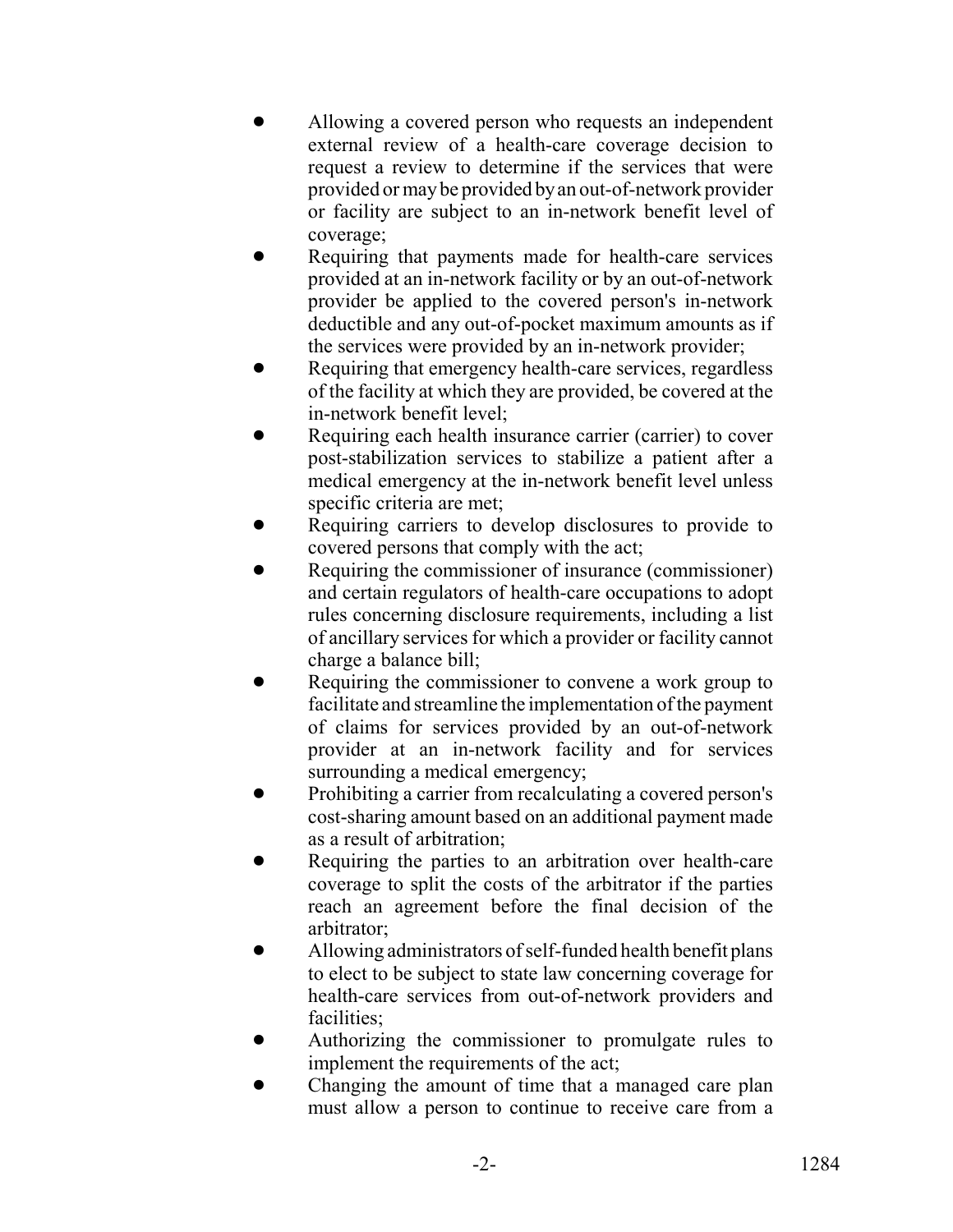provider from 60 to 90 days after the date an in-network provider is terminated from a plan without cause;

- Implementing specific requirements for health-care coverage and services for covered persons who are continuing care patients of a provider or facility whose contract with the patient's health insurer is terminated; and
- ! Allowing an out-of-network provider and an out-of-network facility to charge a covered person a balance bill for health-care services other than ancillary services if the out-of-network provider complies with specific notice requirements and obtains the covered person's signed consent.

The bill changes from January 1 to March 1 the date by which a carrier is required to submit information to the commissioner concerning the use of out-of-network providers and out-of-network facilities and the impact on health insurance premiums for consumers.

1 *Be it enacted by the General Assembly of the State of Colorado:*

2 **SECTION 1.** In Colorado Revised Statutes, 10-16-113.5, **add** 3 (8.5) as follows:

 **10-16-113.5. Independent external review of adverse determinations - legislative declaration - definitions - rules.** (8.5) AN INDIVIDUAL REQUESTING AN INDEPENDENT EXTERNAL REVIEW MAY REQUEST THE REVIEW OR AN EXPEDITED REVIEW TO DETERMINE IF SECTION 8 10-16-704 (3) OR (5.5) APPLIES TO THE ITEMS OR SERVICES THAT WERE PROVIDED OR MAY BE PROVIDED TO A COVERED PERSON BY AN 10 OUT-OF-NETWORK PROVIDER OR AT AN OUT-OF-NETWORK FACILITY.

11 **SECTION 2.** In Colorado Revised Statutes, 10-16-704, **amend** 12 (3)(b), (3)(d)(V), (5.5)(a)(V), (12)(a), (12)(b), (13), (14), (15)(d), and 13 (15)(e); **repeal** (2)(f), (3)(a)(IV), (3)(d)(VI), and (5.5)(e); and **add** 14 (5.5)(a.5), (17), (18), and (19) as follows:

15 **10-16-704. Network adequacy - required disclosures - balance** 16 **billing - rules - legislative declaration - definitions - repeal.** (2) (f) For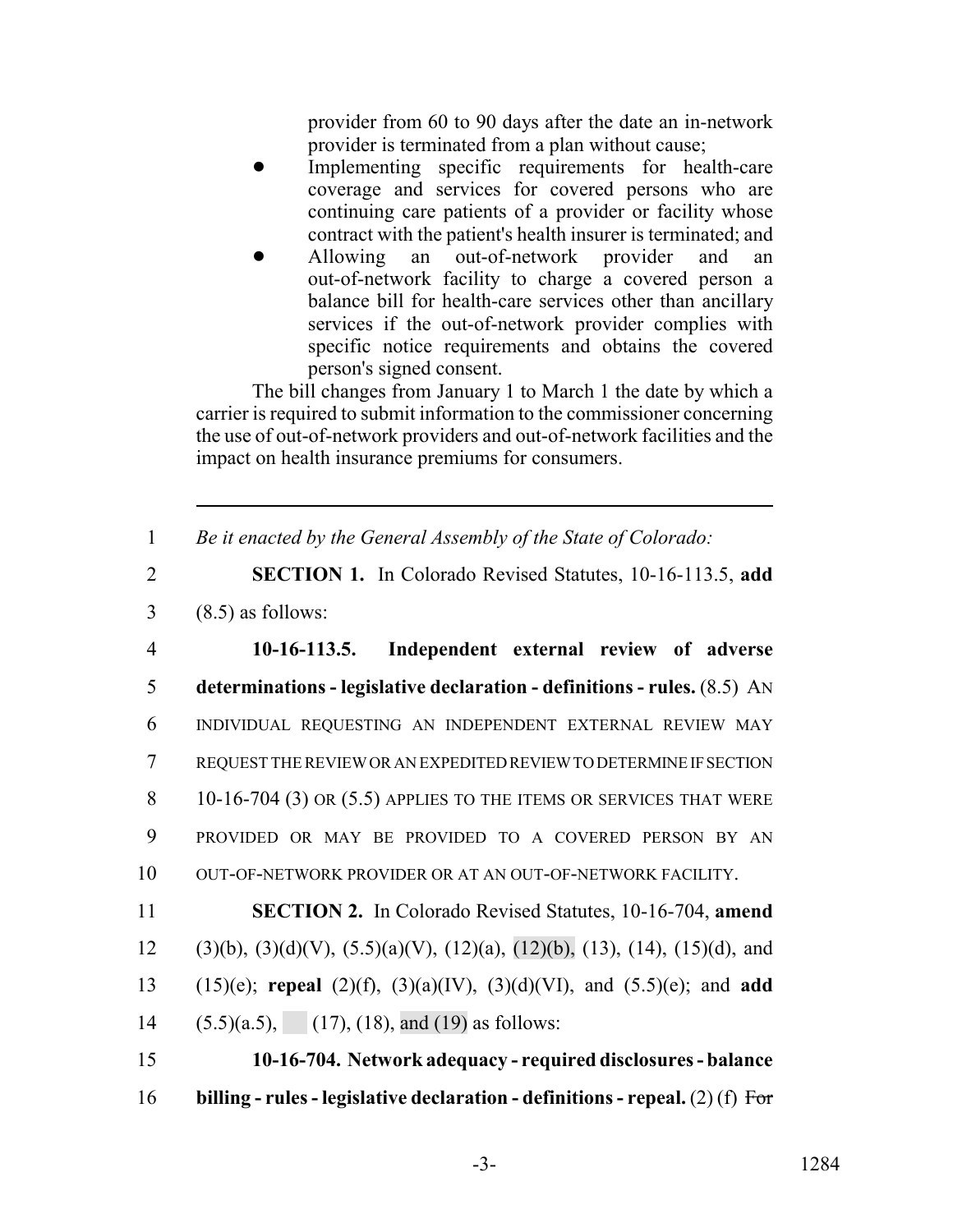1 the purposes of this subsection  $(2)$ :

 (I) "Balance bill" means the amount that a nonparticipating provider may charge the covered person. Such amount charged equals the 4 difference between the amount paid by the carrier and the amount of the nonparticipating provider's bill charge.

6 (II) "Negotiated rate" means the rate mutually agreed upon 7 between the carrier and the provider in a specific instance.

8 (III) "Usual, customary, and reasonable rate" means a rate 9 established pursuant to an appropriate methodology that is based on 10 generally accepted industry standards and practices.

11 (3) (a) (IV) The general assembly finds, determines, and declares 12 that some consumers intentionally use out-of-network providers, which 13 is the consumers' prerogative under certain health benefit plans. When 14 consumers intentionally use an out-of-network provider, the consumer is 15 only entitled to benefits at the out-of-network rate and may be subject to 16 balance billing by the out-of-network provider.

 (b) When a covered person receives services or treatment in 18 accordance with plan provisions at a network AN IN-NETWORK facility, the benefit level for all covered services and treatment received through the facility shall be the in-network benefit. Covered services or treatment 21 rendered at a network AN IN-NETWORK facility, including covered ancillary services or treatment rendered by an out-of-network provider 23 performing the services or treatment at a network AN IN-NETWORK facility, shall be covered at no greater cost to the covered person than if 25 the services or treatment were obtained from an in-network provider. A PAYMENT MADE BY A COVERED PERSON PURSUANT TO THIS SUBSECTION (3)(b) MUST BE APPLIED TO THE COVERED PERSON'S IN-NETWORK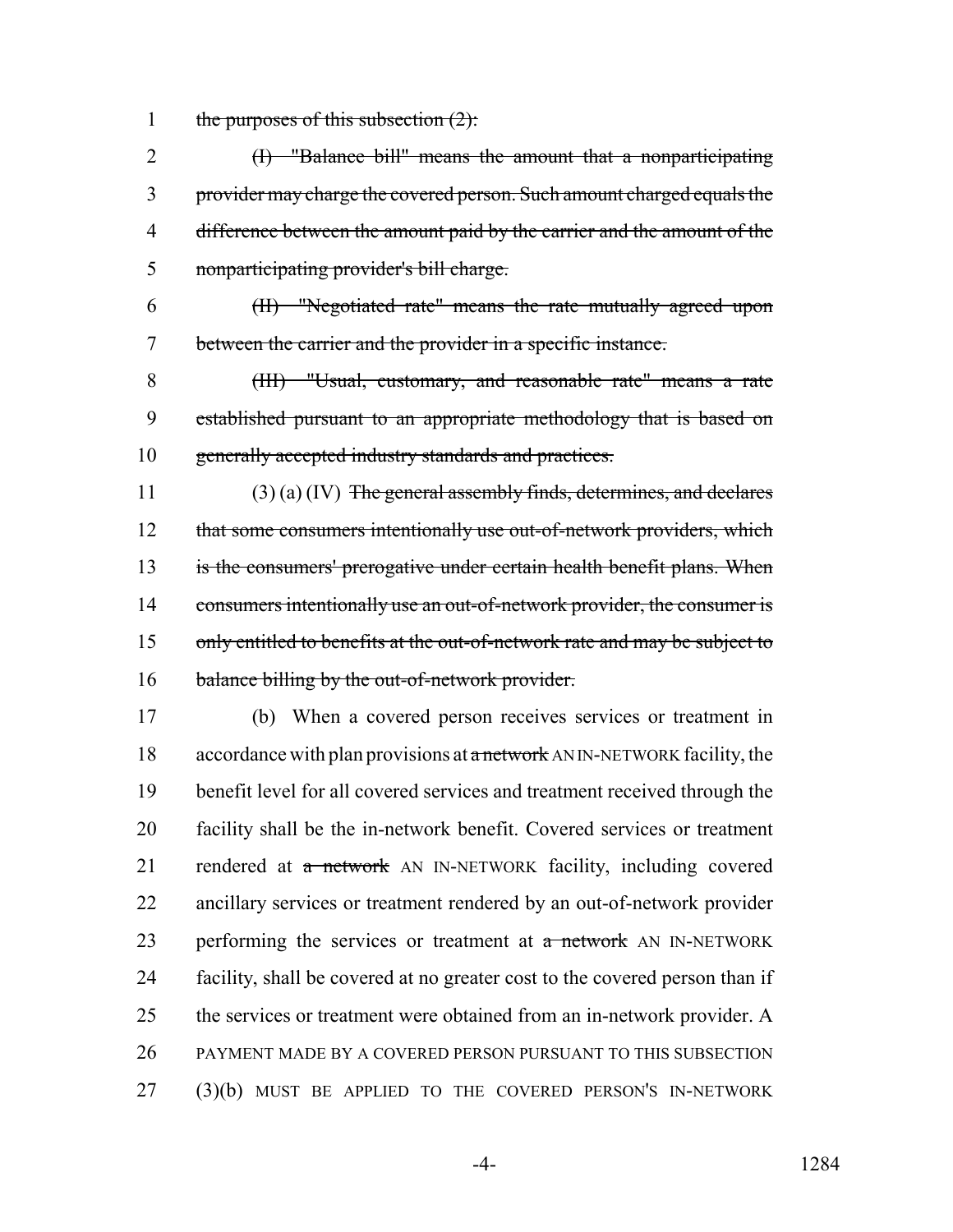DEDUCTIBLES AND OUT-OF-POCKET MAXIMUM AMOUNTS AND IN THE SAME MANNER AS IF THE COST-SHARING PAYMENTS WERE MADE TO AN IN-NETWORK PROVIDER AT AN IN-NETWORK FACILITY.

 (d) (V) This subsection (3)(d) does not apply when a covered 5 person voluntarily uses HAS RECEIVED NOTICE AND GIVEN CONSENT AS REQUIRED BY SECTION 12-30-112 OR 25-3-121, AS APPLICABLE, TO USE an out-of-network provider IN COMPLIANCE WITH THE FEDERAL "NO SURPRISES ACT".

9  $(VI)$  For purposes of this subsection  $(3)$ :

 (A) "Geographic area" means a specific area in this state as 11 established by the commissioner by rule.

 (B) "Medicare reimbursement rate" means the reimbursement rate for a particular health-care service provided under the "Health Insurance 14 for the Aged Act", Title XVIII of the federal "Social Security Act", as 15 amended, 42 U.S.C. sec. 1395 et seq.

 (5.5) (a) Notwithstanding any provision of law, a carrier that provides any benefits with respect to emergency services shall cover the emergency services:

 (V) At the in-network benefit level, with the same coinsurance, deductible, or copayment requirements as would apply if the emergency services were provided by an in-network provider or AT AN IN-NETWORK facility, and at no greater cost to the covered person than if the emergency services were obtained from an in-network provider at an in-network facility. Any payment made by a covered person pursuant to this 25 subsection  $(5.5)(a)(V)$  must be applied to the covered person's in-network 26 cost-sharing limit DEDUCTIBLES AND IN-NETWORK OUT-OF-POCKET MAXIMUM AMOUNTS AND IN THE SAME MANNER AS IF THE COST-SHARING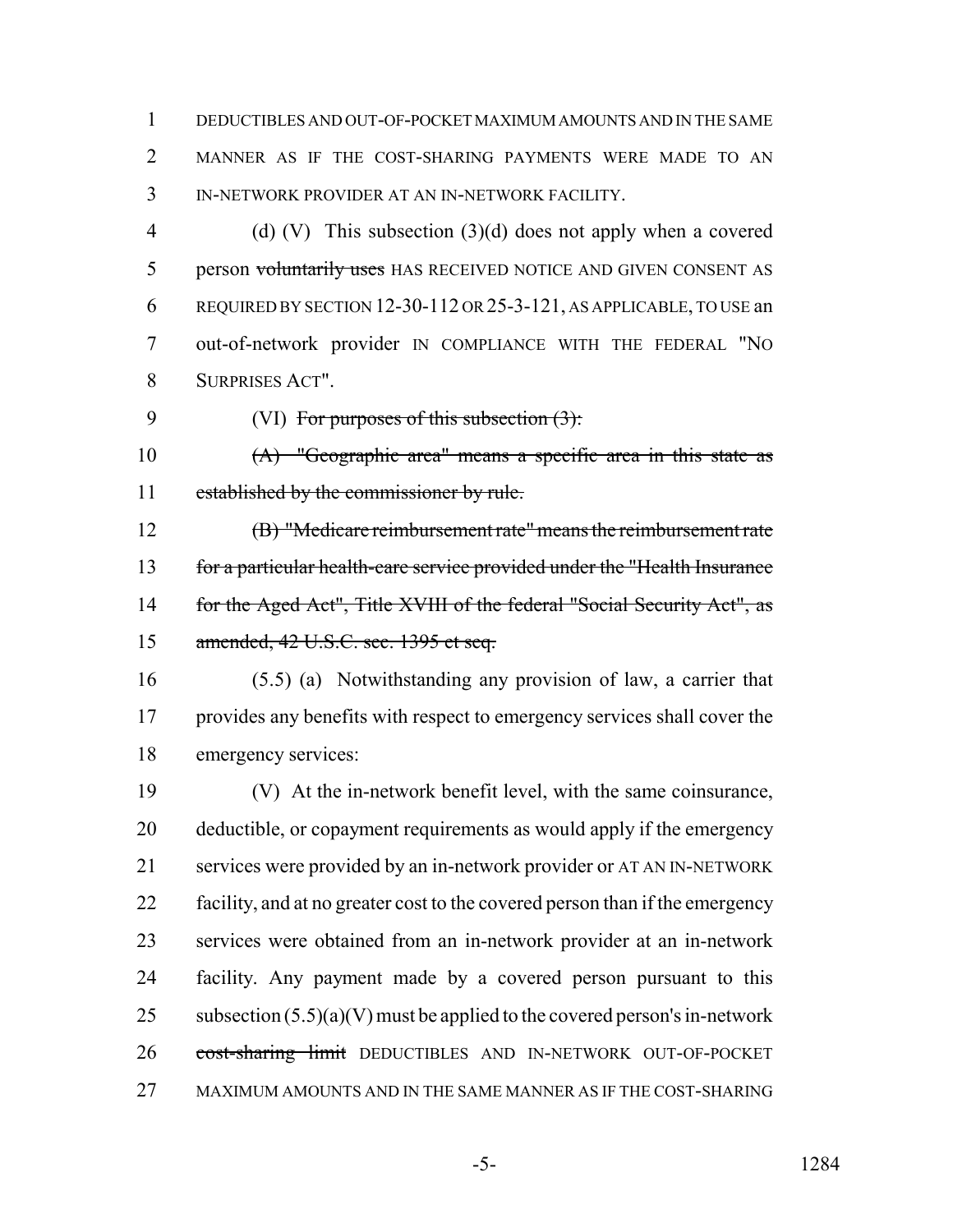PAYMENTS WERE MADE TO AN IN-NETWORK PROVIDER OR IN-NETWORK

FACILITY.

(a.5) (I) A CARRIER SHALL:

 (A) COVER POST-STABILIZATION SERVICES PROVIDED BY AN OUT-OF-NETWORK PROVIDER OR AT AN OUT-OF-NETWORK FACILITY AT NO GREATER COST TO THE COVERED PERSON THAN THE COST THAT WOULD APPLY, AND WITH THE SAME COINSURANCE, DEDUCTIBLE, OR COPAYMENT REQUIREMENTS AS THE REQUIREMENTS THAT WOULD APPLY, IF THE POST-STABILIZATION SERVICES WERE OBTAINED FROM AN IN-NETWORK PROVIDER OR AT AN IN-NETWORK FACILITY; AND

 (B) REIMBURSE THE OUT-OF-NETWORK PROVIDER FOR POST-STABILIZATION SERVICES IN ACCORDANCE WITH SUBSECTION (3)(d)(II) OF THIS SECTION AND THE OUT-OF-NETWORK FACILITY IN 14 ACCORDANCE WITH SUBSECTION  $(5.5)(b)$  OF THIS SECTION.

 (II) ANY PAYMENT MADE BY A COVERED PERSON PURSUANT TO 17 SUBSECTION  $(5.5)(a.5)(I)$  OF THIS SECTION MUST BE APPLIED TO THE COVERED PERSON'S IN-NETWORK DEDUCTIBLES AND IN-NETWORK OUT-OF-POCKET MAXIMUM AMOUNTS.

20 (e) For purposes of this subsection  $(5.5)$ :

 (I) "Emergency medical condition" means a medical condition that 22 manifests itself by acute symptoms of sufficient severity, including severe 23 pain, that a prudent layperson with an average knowledge of health and 24 medicine could reasonably expect, in the absence of immediate medical 25 attention, to result in:

26 (A) Serious jeopardy to the health of the individual or, with 27 respect to a pregnant woman, the health of the woman or her unborn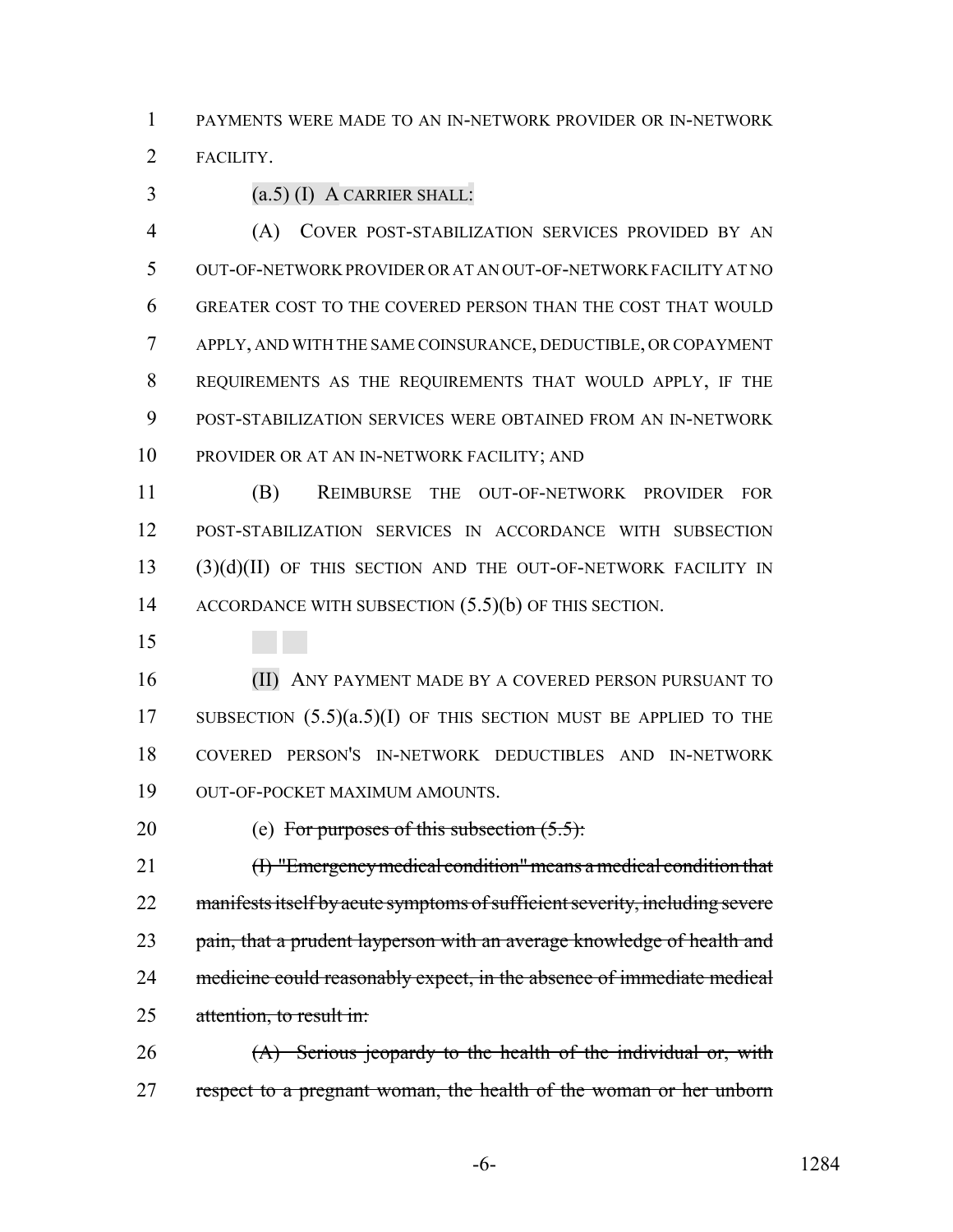child;

 (B) Serious impairment to bodily functions; or (C) Serious dysfunction of any bodily organ or part. (II) "Emergency services", with respect to an emergency medical condition, means:  $(4)$  A medical screening examination that is within the capability of the emergency department of a hospital, including ancillary services routinely available to the emergency department to evaluate the emergency medical condition; and (B) Within the capabilities of the staff and facilities available at 11 the hospital, further medical examination and treatment as required to 12 stabilize the patient to assure, within reasonable medical probability, that 13 no material deterioration of the condition is likely to result from or occur 14 during the transfer of the individual from a facility. (III) "Geographic area" has the same meaning as defined in 16 subsection  $(3)(d)(VI)(A)$  of this section. (IV) "Medicare reimbursement rate" has the same meaning as defined in subsection (3)(d)(VI)(B) of this section. (12) (a) On and after January 1, 2020, carriers shall develop and provide disclosures to covered persons about the potential effects of receiving emergency or nonemergency services from an out-of-network provider or at an out-of-network facility. The disclosures must, AT A MINIMUM, comply with THE FEDERAL "NO SURPRISES ACT" AND the rules adopted under subsection (12)(b) of this section. (b) The commissioner, in consultation with the state board of health created in section 25-1-103 and the director of the division of 27 professions and occupations in the department of regulatory agencies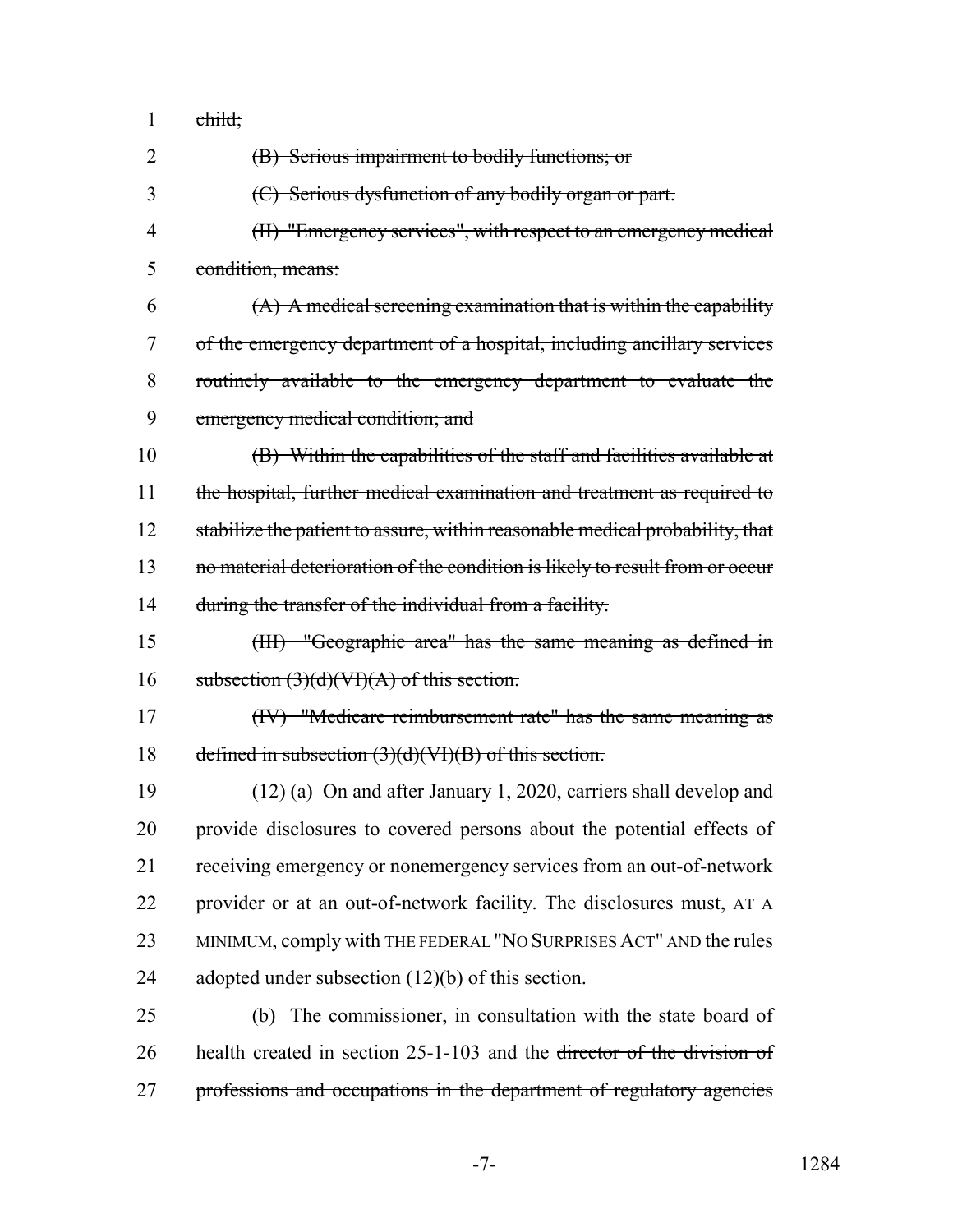APPLICABLE REGULATORS OF HEALTH-CARE OCCUPATIONS AND PROFESSIONS, shall adopt rules to specify THE LIST OF THE ANCILLARY SERVICES FOR WHICH AN OUT-OF-NETWORK PROVIDER OR OUT-OF-NETWORK FACILITY MUST NOT BALANCE BILLA COVERED PERSON 5 AND the disclosure requirements under this subsection 12. which rules must specify, at a minimum, the following:

 (I) The timing for providing the disclosures for emergency and nonemergency services with consideration given to potential limitations 9 relating to the federal "Emergency Medical Treatment and Labor Act", 42 U.S.C. sec. 1395dd;

 (II) Requirements regarding how the disclosures must be made, 12 including requirements to include the disclosures on billing statements, 13 billing notices, prior authorizations, or other forms or communications with covered persons;

 (III) The contents of the disclosures, including the covered person's rights and payment obligations if the covered person's health benefit plan is under the jurisdiction of the division;

 (IV) Disclosure requirements specific to carriers, including the possibility of being treated by an out-of-network provider, whether a provider is out of network, the types of services an out-of-network 21 provider may provide, and the right to request an in-network provider to 22 provide services; and

 (V) Requirements concerning the language to be used in the disclosures, including use of plain language, to ensure that carriers, health-care facilities, and providers use language that is consistent with the disclosures required by this subsection (12) and sections 12-30-112 27 and  $25-3-121$  and the rules adopted pursuant to this subsection  $(12)(b)$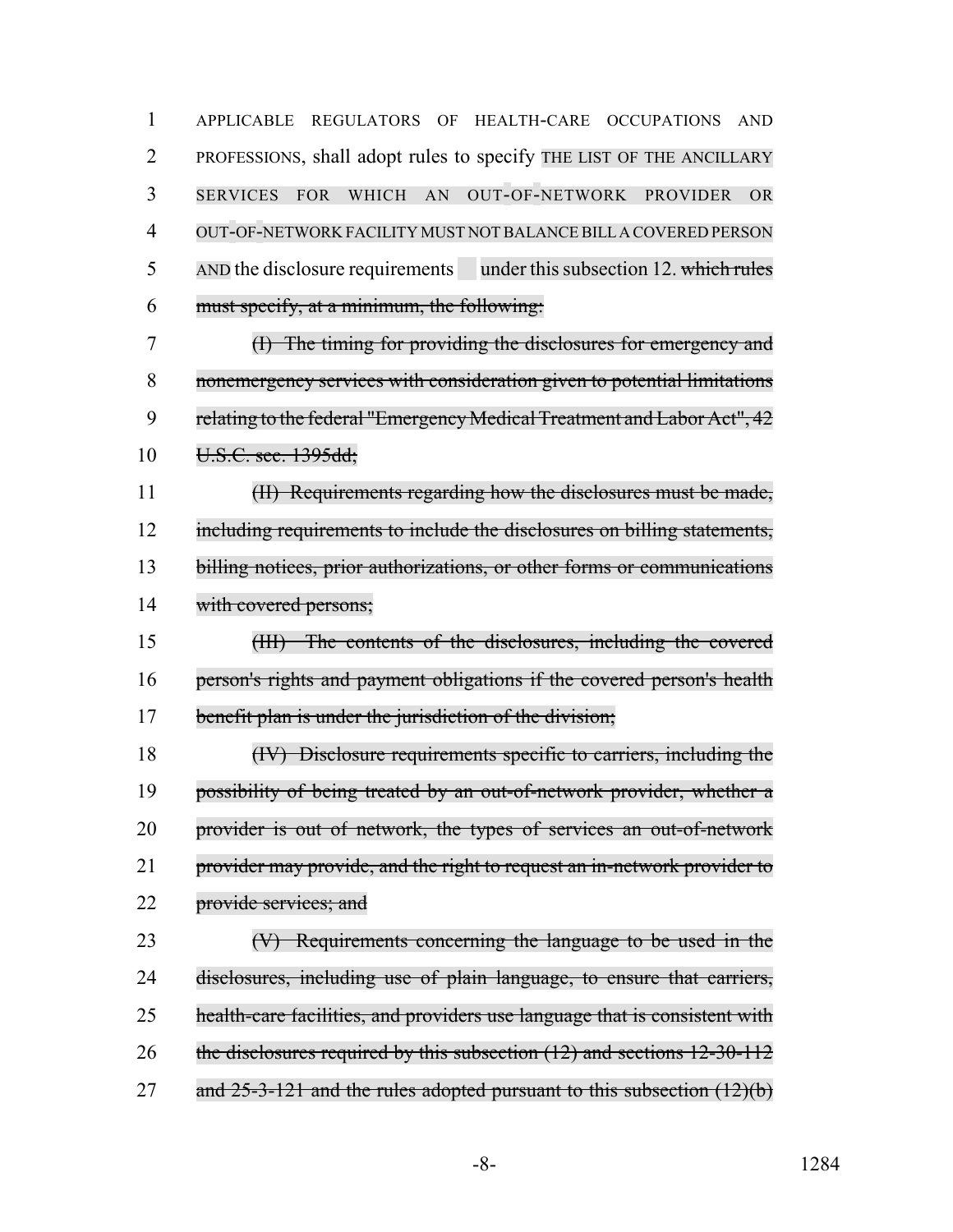#### 1 and sections 12-30-112 (3) and 25-3-121 (2).

 (13) (a) When a carrier makes a payment to a provider or a health-care facility pursuant to subsection (3)(d) or (5.5)(b) of this section, the provider or the facility may request, and the commissioner shall collect, data from the carrier to evaluate the carrier's compliance in paying the highest rate required. The information requested may include the methodology for determining the carrier's median in-network rate or reimbursement for each service in the same geographic area.

 (b) (I) THE COMMISSIONER SHALL CONVENE A WORK GROUP TO DISCUSS WAYS TO FACILITATE AND STREAMLINE IMPLEMENTATION OF THIS 11 SUBSECTION (13). THE WORK GROUP MUST INCLUDE, TO THE EXTENT PRACTICABLE, EQUAL NUMBERS OF REPRESENTATIVES OF HOSPITALS, CARRIERS, HEALTH-CARE PROVIDERS DIRECTLY AFFECTED BY THIS 14 SECTION, AND CONSUMERS. THE WORK GROUP SHALL:

 (A) IDENTIFY BARRIERS TO VERIFYING THE ACCURACY OF STATUTORILY SPECIFIED PAYMENT AMOUNTS AND MANAGING PAYER-PROVIDER DISPUTES REGARDING PAYMENT AMOUNTS FOR OUT-OF-NETWORK HEALTH-CARE SERVICES SUBJECT TO THIS SECTION;

 (B) DEVELOP RECOMMENDATIONS TO STREAMLINE THE 20 IMPLEMENTATION OF THIS SUBSECTION (13);

 (C) SUBMIT A WRITTEN REPORT WITH PRELIMINARY 22 RECOMMENDATIONS TO THE COMMISSIONER BY MARCH 15, 2023; AND

23 (D) ON OR BEFORE JULY 1, 2023, SUBMIT A WRITTEN REPORT WITH FINAL RECOMMENDATIONS TO THE COMMISSIONER.

**(II)** THE COMMISSIONER MAY ENTER INTO A CONTRACT WITH A QUALIFIED INDEPENDENT THIRD PARTY FOR ANY SERVICES NECESSARY TO FACILITATE THE ACTIVITIES OF THE WORK GROUP.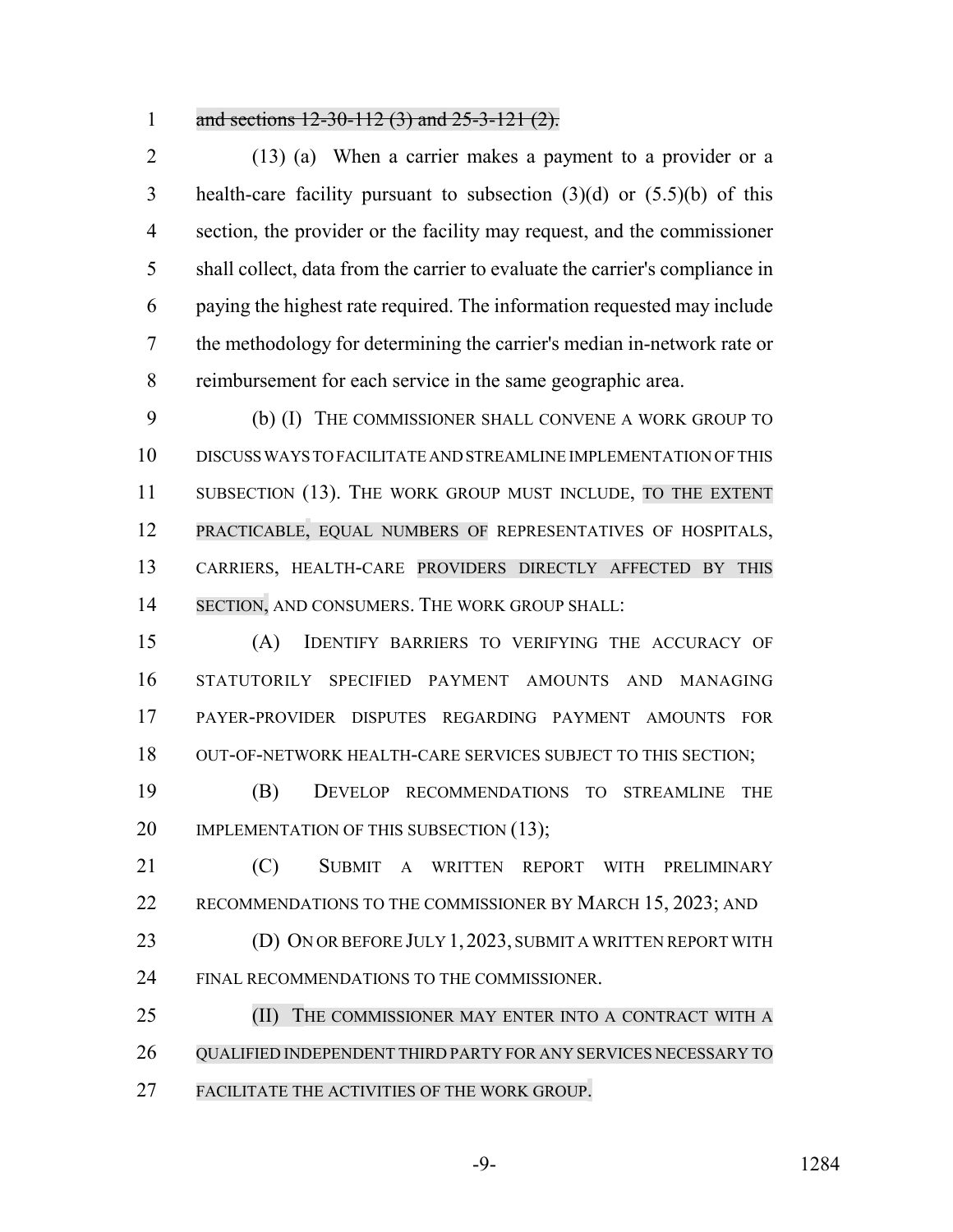(III) THIS SUBSECTION (13)(b) IS REPEALED, EFFECTIVE JULY 31, 2023.

3 (14) On or before <del>January 1</del> MARCH 1 of each year, each carrier shall submit information to the commissioner, in a form and manner determined by the commissioner, concerning the use of out-of-network providers and OUT-OF-NETWORK facilities by covered persons and the impact on premium affordability for consumers.

 (15) (d) If the arbitrator's decision MADE PURSUANT TO 9 SUBSECTION (15)(c) OF THIS SECTION requires additional payment by the carrier above the amount paid, the carrier shall pay the provider in accordance with section 10-16-106.5. A CARRIER SHALL NOT RECALCULATE A COVERED PERSON'S COST-SHARING AMOUNT BASED ON AN ADDITIONAL PAYMENT REQUIRED OR MADE AS A RESULT OF AN ARBITRATION DECISION.

 (e) The party whose final offer amount was not selected by the arbitrator shall pay the arbitrator's expenses and fees. IF THE PARTIES REACH A SETTLEMENT AFTER AN ARBITRATOR IS APPOINTED BUT BEFORE THE ARBITRATOR MAKES A FINAL DECISION, THE PARTIES SHALL SPLIT THE COSTS OF THE ARBITRATION EQUALLY UNLESS OTHERWISE AGREED BY THE PARTIES.

21 (17) THE COMMISSIONER SHALL POST ON THE DIVISION'S WEBSITE 22 INFORMATION ON THE STATE AND FEDERAL AGENCIES THAT A COVERED PERSON MAY CONTACT IF A PROVIDER, FACILITY, OR CARRIER VIOLATES THIS SECTION.

25 (18) THE COMMISSIONER MAY ADOPT RULES TO IMPLEMENT THIS SECTION, INCLUDING RULES NECESSARY TO IMPLEMENT THE REQUIREMENTS OF THE FEDERAL"NO SURPRISES ACT".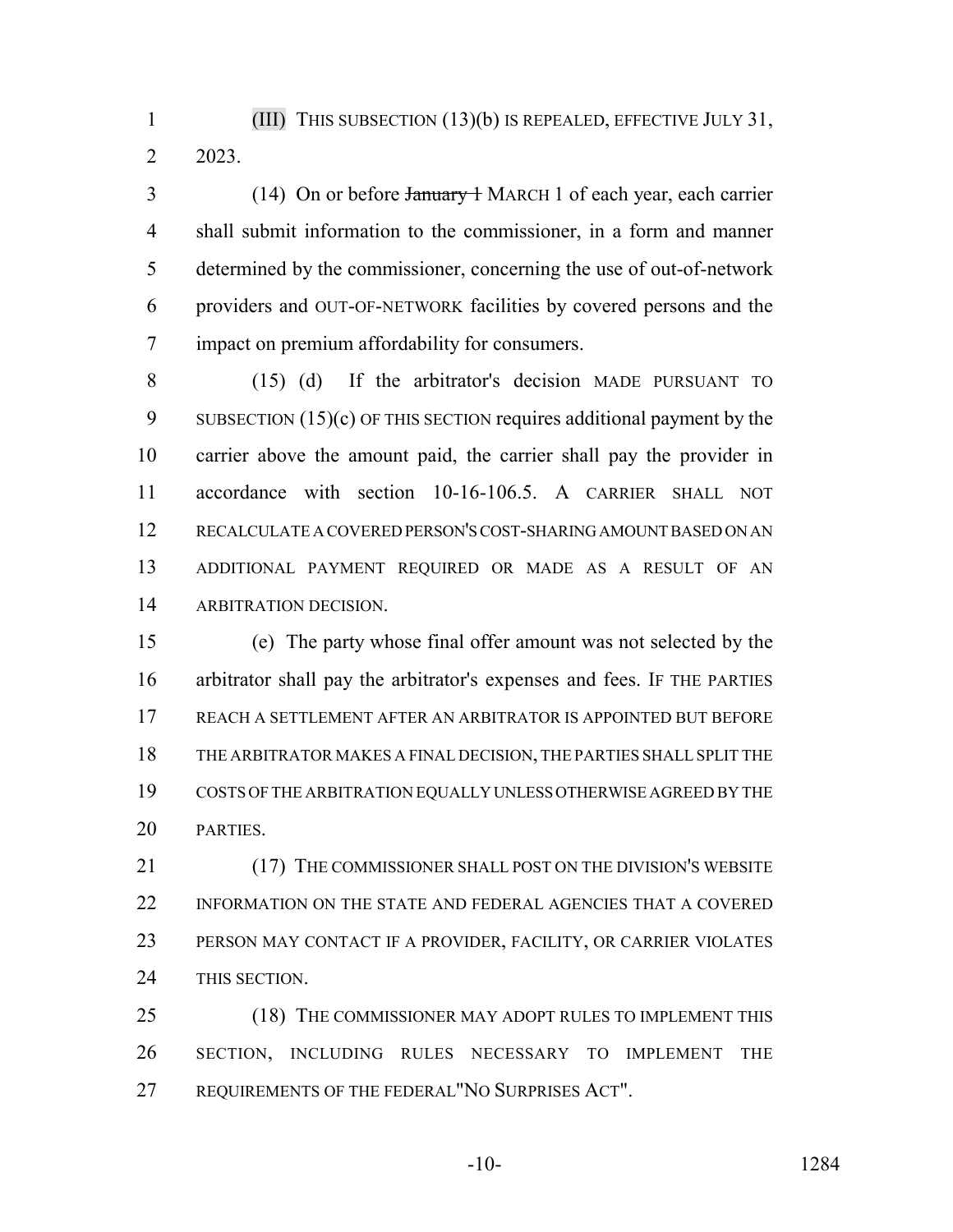2 (19) AS USED IN THIS SECTION:

- 
- 

(a) "ANCILLARY SERVICES" MEANS:

 (I) DIAGNOSTIC SERVICES, INCLUDING RADIOLOGY AND LABORATORY SERVICES, UNLESS EXCLUDED BY RULE OF THE SECRETARY OF THE UNITED STATES DEPARTMENT OF HEALTH AND HUMAN SERVICES PURSUANT TO 42 U.S.C. SEC. 300gg-132 (b)(3);

8 (II) ITEMS AND SERVICES RELATED TO EMERGENCY MEDICINE, ANESTHESIOLOGY, PATHOLOGY, RADIOLOGY, AND NEONATOLOGY, WHETHER OR NOT PROVIDED BY A PHYSICIAN OR NONPHYSICIAN PROVIDER, UNLESS EXCLUDED BY RULE OF THE SECRETARY OF THE UNITED STATES DEPARTMENT OF HEALTH AND HUMAN SERVICES PURSUANT TO SECTION 13 2799B-2 (b)(3) OF THE FEDERAL "NO SURPRISES ACT";

 (III) ITEMS AND SERVICES PROVIDED BY ASSISTANT SURGEONS, HOSPITALISTS, AND INTENSIVISTS, UNLESS EXCLUDED BY RULE OF THE SECRETARY OF THE UNITED STATES DEPARTMENT OF HEALTH AND HUMAN SERVICES PURSUANT TO SECTION 2799B-2 (b)(3) OF THE FEDERAL "NO SURPRISES ACT";

 (IV) ITEMS AND SERVICES PROVIDED BY AN OUT-OF-NETWORK PROVIDER IF THERE IS NO IN-NETWORK PROVIDER WHO CAN FURNISH THE NEEDED SERVICES AT THE FACILITY; AND

**(V)** ANY OTHER ITEMS AND SERVICES PROVIDED BY SPECIALTY PROVIDERS AS ESTABLISHED BY RULE OF THE COMMISSIONER.

 (b) "APPLICABLE REGULATORS OF HEALTH-CARE OCCUPATIONS AND PROFESSIONS" MEANS THE:

 (I) COLORADO STATE BOARD OF CHIROPRACTIC EXAMINERS CREATED IN SECTION 12-215-104;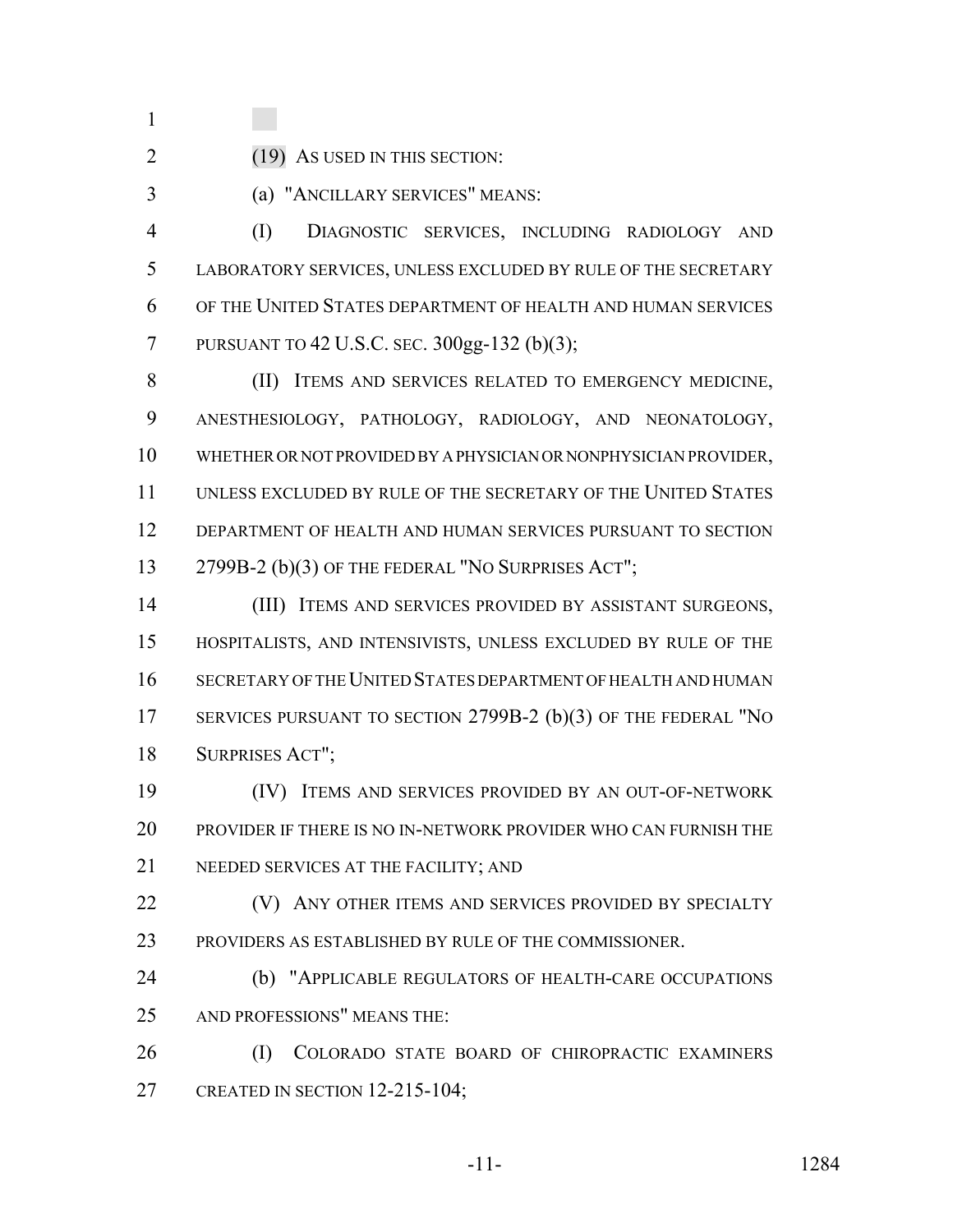(II) COLORADO DENTAL BOARD CREATED IN SECTION 12-220-105; (III) COLORADO MEDICAL BOARD CREATED IN SECTION 12-240-105; (IV) STATE BOARD OF PSYCHOLOGIST EXAMINERS CREATED IN SECTION 12-245-302; (V) STATE BOARD OF SOCIAL WORK EXAMINERS CREATED IN SECTION 12-245-402; (VI) STATE BOARD OF MARRIAGE AND FAMILY THERAPIST 9 EXAMINERS CREATED IN SECTION 12-245-502; (VII) STATE BOARD OF LICENSED PROFESSIONAL COUNSELOR 11 EXAMINERS CREATED IN SECTION 12-245-602; (VIII) STATE BOARD OF UNLICENSED PSYCHOTHERAPISTS CREATED 13 IN SECTION 12-245-702; (IX) STATE BOARD OF ADDICTION COUNSELOR EXAMINERS CREATED IN SECTION 12-245-802; 16 (X) STATE BOARD OF NURSING CREATED IN SECTION 12-255-105; (XI) BOARD OF EXAMINERS OF NURSING HOME ADMINISTRATORS CREATED IN SECTION 12-265-106; (XII) STATE BOARD OF OPTOMETRY CREATED IN SECTION 12-275-107; (XIII) STATE BOARD OF PHARMACY CREATED IN SECTION 12-280-104; 23 (XIV) STATE PHYSICAL THERAPY BOARD CREATED IN SECTION 12-285-105; (XV) COLORADO PODIATRY BOARD CREATED IN SECTION 12-290-105; AND 27 (XVI) THE DIRECTOR OF THE DIVISION OF PROFESSIONS AND

-12- 1284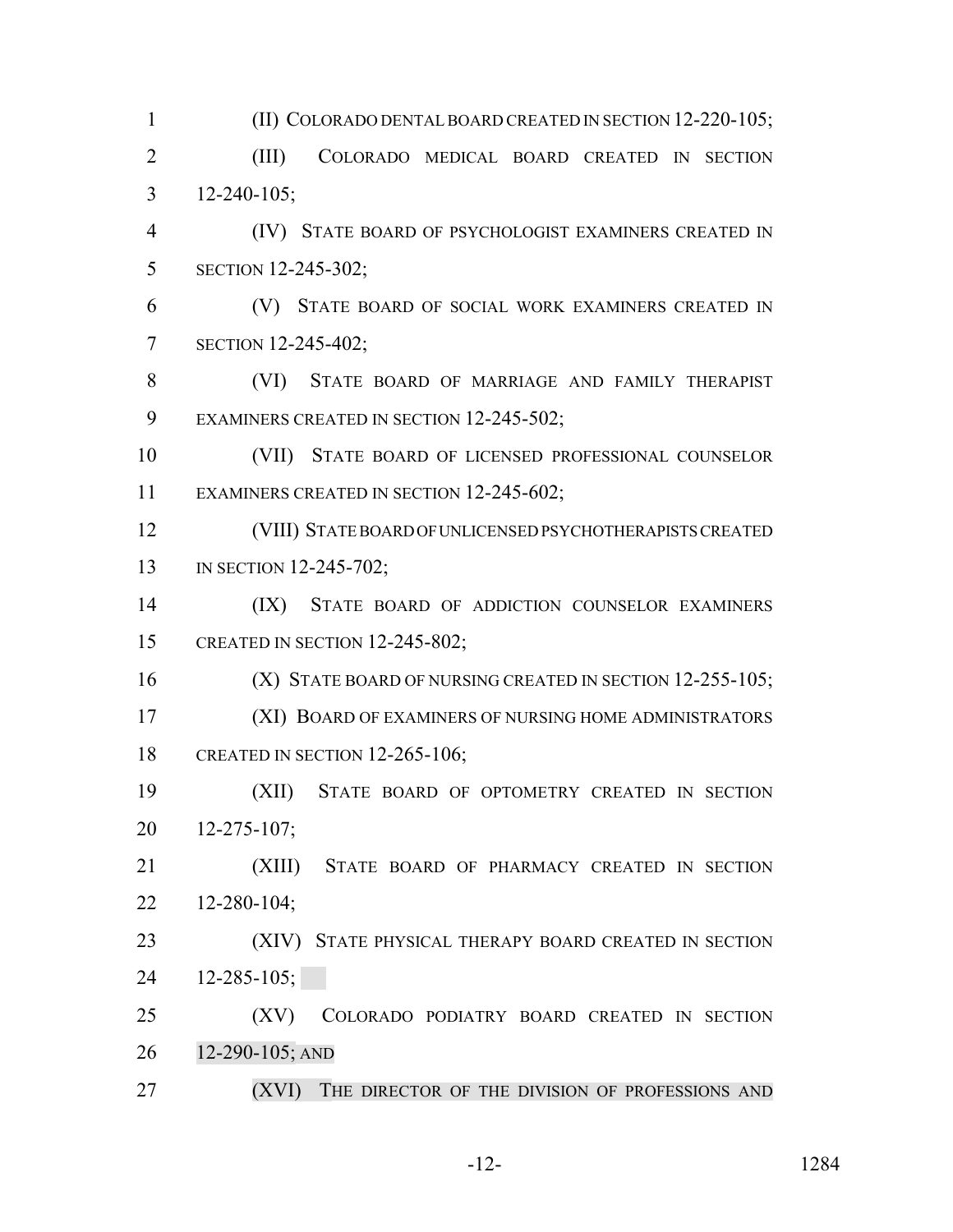OCCUPATIONS IN THE DEPARTMENT OF REGULATORY AGENCIES.

(c) "BALANCE BILL" MEANS:

**(I)** THE AMOUNT THAT AN OUT-OF-NETWORK PROVIDER MAY CHARGE A COVERED PERSON FOR THE PROVISION OF HEALTH-CARE SERVICES, WHICH AMOUNT EQUALS THE DIFFERENCE BETWEEN THE AMOUNT PAID BY THE CARRIER FOR THE HEALTH-CARE SERVICES AND THE AMOUNT OF THE OUT-OF-NETWORK PROVIDER'S BILLED CHARGE FOR THE HEALTH-CARE SERVICES; AND

 (II) THE ACT OF A NONPARTICIPATING PROVIDER CHARGING A COVERED PERSON THE DIFFERENCE BETWEEN THE BILLED AMOUNT AND THE AMOUNT THE CARRIER PAID THE PROVIDER.

 (d) "EMERGENCY MEDICAL CONDITION" MEANS A MEDICAL CONDITION THAT MANIFESTS ITSELF BY ACUTE SYMPTOMS OF SUFFICIENT SEVERITY, INCLUDING SEVERE PAIN, THAT A PRUDENT LAYPERSON WITH AN AVERAGE KNOWLEDGE OF HEALTH AND MEDICINE COULD REASONABLY EXPECT, IN THE ABSENCE OF IMMEDIATE MEDICAL ATTENTION, TO RESULT IN:

 (I) SERIOUS JEOPARDY TO THE HEALTH OF THE INDIVIDUAL OR, WITH RESPECT TO A PREGNANT WOMAN, THE HEALTH OF THE WOMAN OR 20 UNBORN CHILD;

**(II) SERIOUS IMPAIRMENT TO BODILY FUNCTIONS; OR** 

**(III) SERIOUS DYSFUNCTION OF ANY BODILY ORGAN OR PART.** 

 (e)(I) "EMERGENCY SERVICES", WITH RESPECT TO AN EMERGENCY MEDICAL CONDITION, MEANS:

 (A) A MEDICAL SCREENING EXAMINATION THAT IS WITHIN THE CAPABILITY OF THE EMERGENCY DEPARTMENT OF A HOSPITAL OR A FREESTANDING EMERGENCY DEPARTMENT, AS APPLICABLE, INCLUDING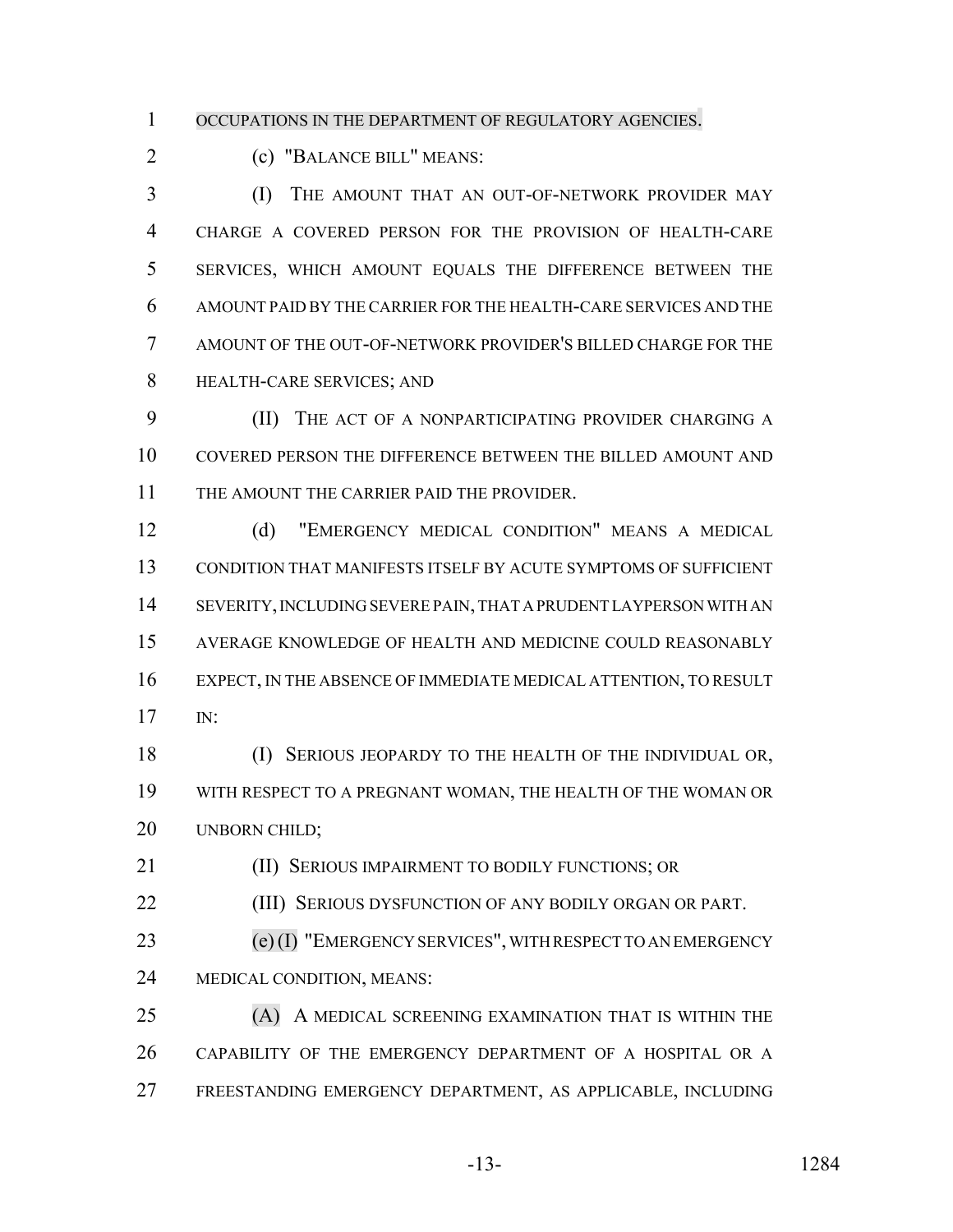ANCILLARY SERVICES ROUTINELY AVAILABLE TO THE EMERGENCY 2 DEPARTMENT TO EVALUATE THE EMERGENCY MEDICAL CONDITION; AND

 (B) WITHIN THE CAPABILITIES OF THE STAFF AND FACILITIES AVAILABLE AT THE HOSPITAL, REGARDLESS OF THE DEPARTMENT IN WHICH FURTHER EXAMINATION OR TREATMENT IS FURNISHED, OR THE FREESTANDING EMERGENCY DEPARTMENT, AS APPLICABLE, FURTHER MEDICAL EXAMINATION AND TREATMENT AS ARE REQUIRED TO STABILIZE THE PATIENT TO ENSURE, WITHIN REASONABLE MEDICAL PROBABILITY, THAT NO MATERIAL DETERIORATION OF THE CONDITION IS LIKELY TO RESULT FROM OR OCCUR DURING THE TRANSFER OF THE PATIENT FROM A FACILITY.

 (II) FOR A COVERED PERSON WHO IS PROVIDED SERVICES DESCRIBED IN SUBSECTIONS (19)(e)(I)(A) AND (19)(e)(I)(B) WITH RESPECT TO AN EMERGENCY MEDICAL CONDITION, UNLESS EACH OF THE CONDITIONS IN SUBSECTION (19)(e)(III) OF THIS SECTION ARE MET, THE TERM "EMERGENCY SERVICES" INCLUDES SERVICES THAT ARE:

#### (A) COVERED UNDER THE HEALTH BENEFIT PLAN; AND

 (B) PROVIDED BY A NONPARTICIPATING PROVIDERS OR NONPARTICIPATING EMERGENCY FACILITY, REGARDLESS OF THE DEPARTMENT OR THE FACILITY IN WHICH THE ITEMS OR SERVICES ARE PROVIDED AFTER THE COVERED PERSON IS STABILIZED AND AS PART OF THE OUTPATIENT OBSERVATION ORINPATIENT OR OUTPATIENT STAY, WITH 23 RESPECT TO THE EMERGENCY VISIT IN WHICH THE SERVICES DESCRIBED IN 24 SUBSECTION (19)(e)(I) OF THIS SECTION ARE PROVIDED.

25 (III) FOR THE PURPOSES OF SUBSECTION  $(19)(e)(II)$  OF THIS 26 SECTION, THE CONDITIONS DESCRIBED IN THIS SUBSECTION (19)(e)(III), WITH RESPECT TO A COVERED INDIVIDUAL WHO IS STABILIZED AND

$$
-14-
$$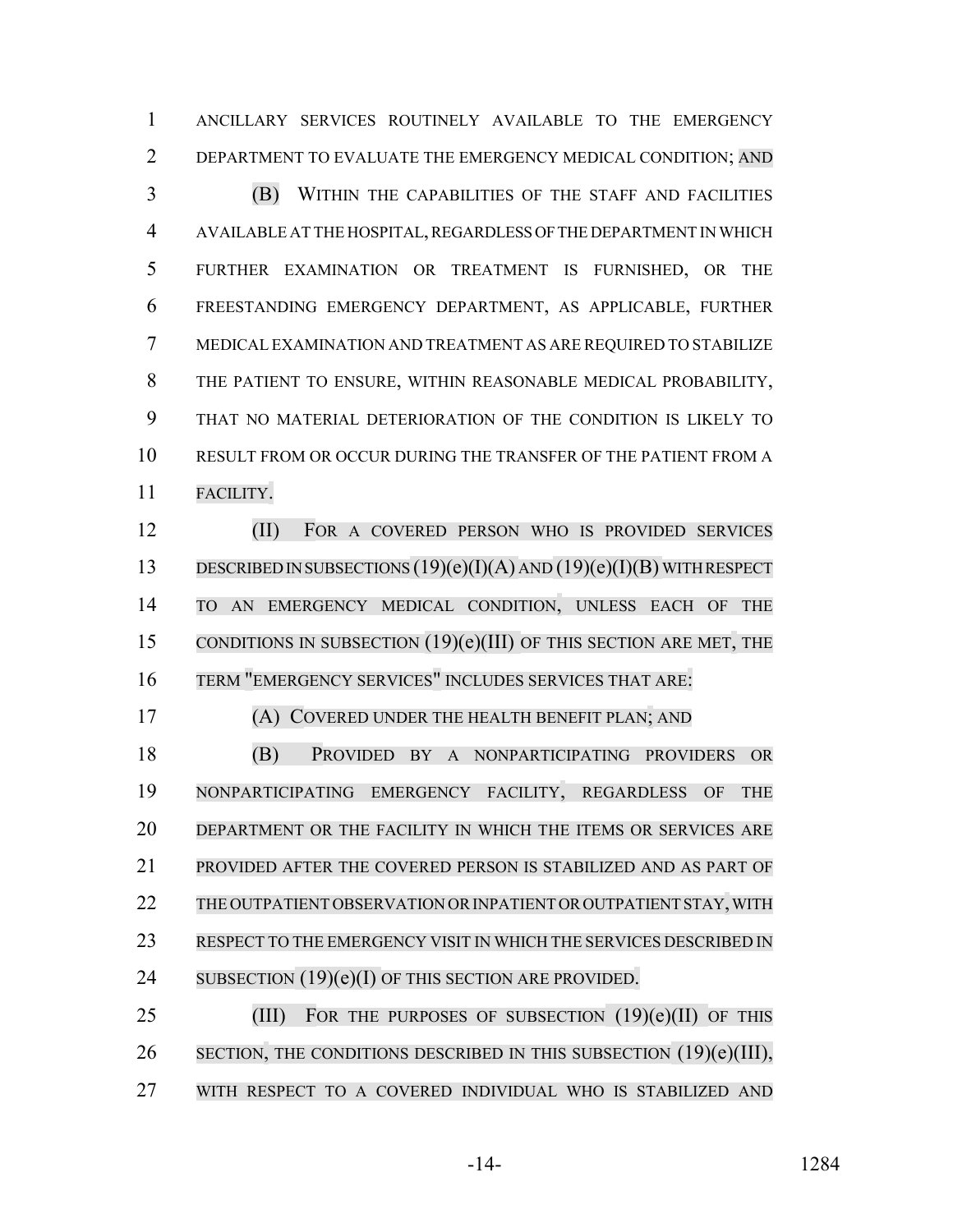FURNISHED ADDITIONAL ITEMS AND SERVICES DESCRIBED IN SUBSECTION (19)(e)(II) OF THIS SECTION AFTER THE STABILIZATION BY A PROVIDER OR FACILITY ARE THE FOLLOWING: (A) THE OUT-OF-NETWORK PROVIDER OR OUT-OF-NETWORK FACILITY DETERMINES THE COVERED PERSON IS ABLE TO TRAVEL USING NONMEDICAL TRANSPORTATION OR NONEMERGENCY MEDICAL TRANSPORTATION; (B) THE OUT-OF-NETWORK PROVIDER OR OUT-OF-NETWORK FACILITY HAS PROVIDED THE COVERED PERSON WITH NOTICE AND 10 OBTAINED CONSENT AS REQUIRED BY SECTION 12-30-112 OR 25-3-121, AS APPLICABLE; **12** (C) THE COVERED PERSON IS IN A CONDITION TO RECEIVE THE 13 NOTICE AND CONSENT DESCRIBED IN SECTION 12-30-112 OR 25-3-121 AND TO PROVIDE INFORMED CONSENT; AND (D) THE OUT-OF-NETWORK PROVIDER OR OUT-OF-NETWORK FACILITY IS IN COMPLIANCE WITH, AT A MINIMUM, OTHER REQUIREMENTS ESTABLISHED IN 42 U.S.C. SEC. 300gg-111 AND ANY FEDERAL REGULATIONS ADOPTED PURSUANT TO 42 U.S.C. SEC. 300gg-111. (f) "FEDERAL 'NO SURPRISES ACT'" MEANS THE FEDERAL "NO SURPRISES ACT", PUB.L. 116-260, AS AMENDED. (g) "FREESTANDING EMERGENCY DEPARTMENT" HAS THE SAME

- 22 MEANING AS SET FORTH IN SECTION 25-1.5-114 (5).
- (h) "GEOGRAPHIC AREA" MEANS A SPECIFIC AREA IN THIS STATE AS 24 ESTABLISHED BY THE COMMISSIONER BY RULE.
- (i) "IN-NETWORK FACILITY" MEANS A PARTICIPATING PROVIDER 26 THAT IS A HEALTH-CARE FACILITY.
- **(i) "IN-NETWORK PROVIDER" MEANS A PARTICIPATING PROVIDER**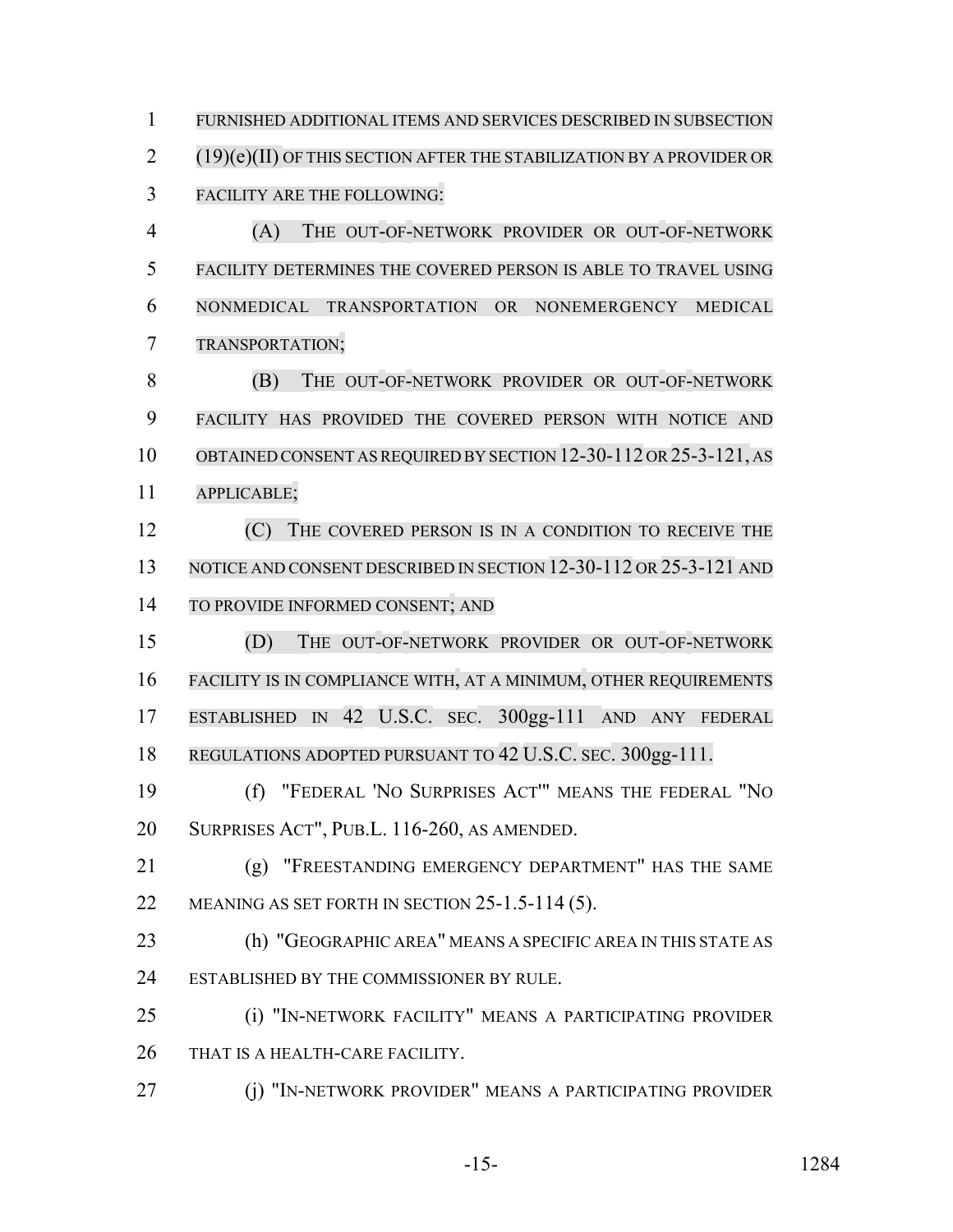WHO IS AN INDIVIDUAL.

 (k) "MEDICARE REIMBURSEMENT RATE" MEANS THE REIMBURSEMENT RATE FOR A PARTICULAR HEALTH-CARE SERVICE PROVIDED UNDER THE "HEALTH INSURANCE FOR THE AGED ACT", TITLE XVIII OF THE FEDERAL "SOCIAL SECURITY ACT", 42 U.S.C. SEC. 1395 ET SEQ., AS AMENDED.

 (l) "NEGOTIATED RATE" MEANS THE RATE MUTUALLY AGREED UPON BETWEEN THE CARRIER AND THE PROVIDER IN A SPECIFIC INSTANCE.

 (m) "STABILIZED" MEANS THE CONDITION OF A PATIENT IN WHICH, WITHIN REASONABLE MEDICAL PROBABILITY, NO MATERIAL DETERIORATION OF THE CONDITION IS LIKELY TO RESULT FROM OR OCCUR DURING THE TRANSFER OF THE PATIENT FROM ONE FACILITY OR DEPARTMENT TO ANOTHER.

 (n) "USUAL, CUSTOMARY, AND REASONABLE RATE" MEANS A RATE ESTABLISHED PURSUANT TO AN APPROPRIATE METHODOLOGY THAT IS BASED ON GENERALLY ACCEPTED INDUSTRY STANDARDS AND PRACTICES. **SECTION 3.** In Colorado Revised Statutes, 10-16-705, **amend** (4)(b); and **add** (4)(d) as follows:

 **10-16-705. Requirements for carriers and participating providers - definitions.** (4) (b) Each CARRIER THAT ISSUES A managed 22 care plan shall allow covered persons to continue receiving care for  $\frac{1}{\text{Ext }V}$ 23 UP TO NINETY days from AFTER the date a participating provider is 24 terminated by the plan without cause, when proper notice as specified in 25 subsection (7) of this section has not been provided to the covered person CARRIER HAS PROVIDED NOTICE TO AN INDIVIDUAL ENROLLED IN SUCH 27 PLAN PURSUANT TO SUBSECTION  $(4)(d)(II)(A)$  OF THIS SECTION THAT THE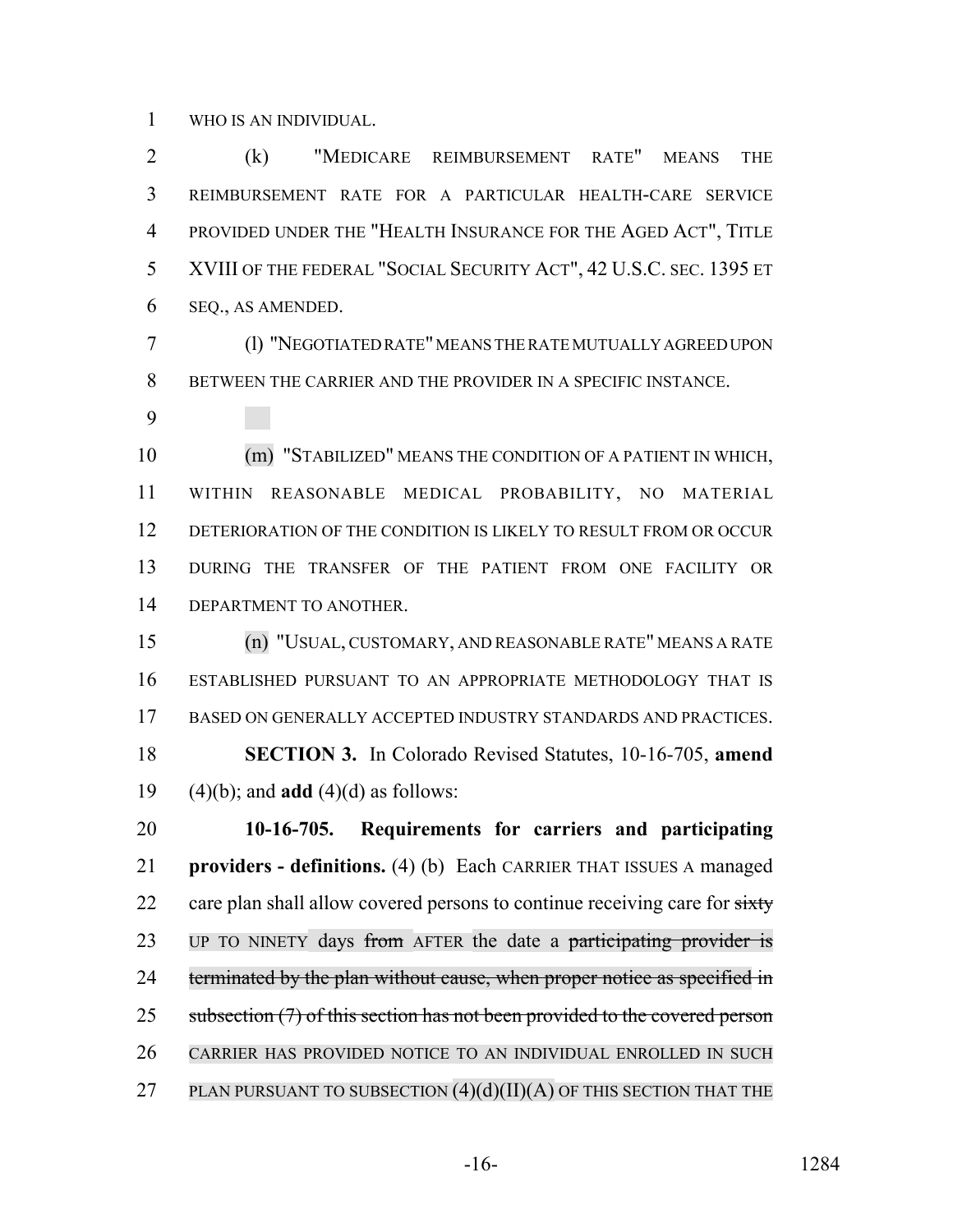CONTRACT IS TERMINATED. THE CARRIER SHALL PROVIDE THE REQUISITE COVERAGE OR CONTINUING CARE TO THE COVERED PERSON AT THE COVERED PERSON'S IN-NETWORK BENEFIT LEVEL COST-SHARING AMOUNT DURING THE PERIOD BEGINNING ON THE DATE ON WHICH THE NOTICE OF 5 TERMINATION IS GIVEN PURSUANT TO SUBSECTION  $(4)(d)(II)(A)$  OF THIS SECTION AND ENDING ON THE EARLIER OF THE NINETY-DAY PERIOD BEGINNING ON SUCH DATE OR THE DATE ON WHICH THE COVERED PERSON IS NO LONGER A CONTINUING CARE PATIENT WITH THE PROVIDER OR HEALTH-CARE FACILITY.

10 (d) (I) A CARRIER SHALL COMPLY WITH THE REQUIREMENTS OF 11 SUBSECTION (4)(d)(II) OF THIS SECTION IF A PARTICIPATING PROVIDER, WHETHER AN INDIVIDUAL PROVIDER OR A FACILITY, IS TREATING A CONTINUING CARE PATIENT WHO IS A COVERED PERSON UNDER THE PLAN AND IF:

 (A) THE CONTRACT BETWEEN THE CARRIER AND THE PARTICIPATING PROVIDER IS TERMINATED DUE TO THE EXPIRATION OR 17 NONRENEWAL OF THE CONTRACT;

 (B) THE BENEFITS PROVIDED UNDER THE MANAGED CARE PLAN OR THE HEALTH INSURANCE COVERAGE, WITH RESPECT TO THE PROVIDER OR FACILITY, ARE TERMINATED DUE TO THE EXPIRATION OR NONRENEWAL OF THE CONTRACT BETWEEN THE CARRIER AND THE PROVIDER OR FACILITY BECAUSE OF A CHANGE IN THE TERMS OF THE PARTICIPATION IN THE PLAN OR COVERAGE; OR

**(C)** A CONTRACT BETWEEN THE GROUP HEALTH PLAN AND THE CARRIER OFFERING COVERAGE IN CONNECTION WITH THE GROUP HEALTH PLAN IS TERMINATED DUE TO THE EXPIRATION OR NONRENEWAL OF THE CONTRACT, RESULTING IN THE LOSS OF BENEFITS UNDER THE PLAN WITH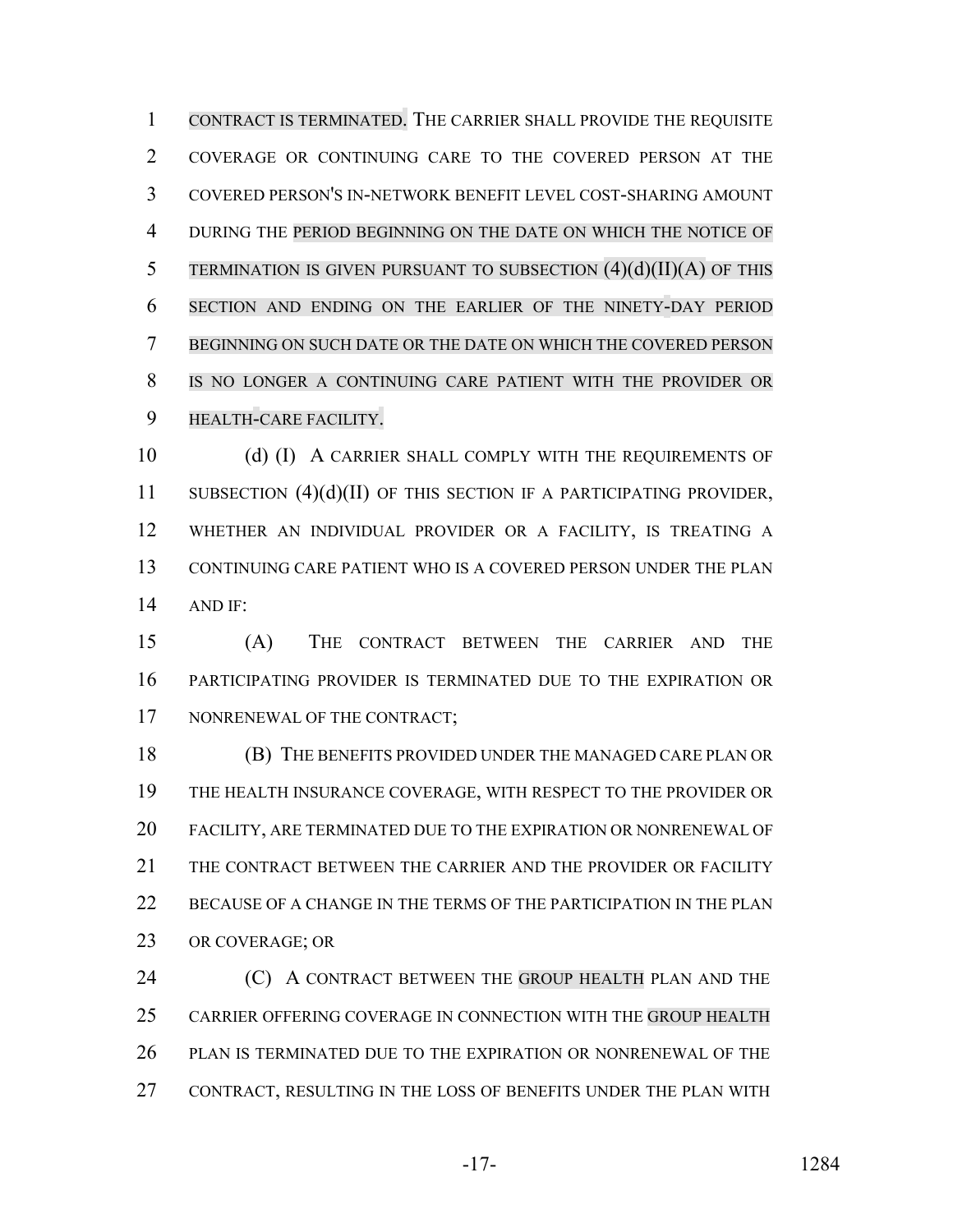RESPECT TO THE PARTICIPATING PROVIDER THAT IS PROVIDING TREATMENT OR SERVICES TO THE COVERED PERSON IN COMPLIANCE WITH THE FEDERAL "NO SURPRISES ACT".

(II) A CARRIER SUBJECT TO THIS SUBSECTION (4)(d) SHALL:

 (A) NOTIFY EACH COVERED PERSON WHO IS RECEIVING CARE FROM A PROVIDER OR FACILITY WITH WHOM A CONTRACT IS TERMINATED AS DESCRIBED IN SUBSECTION (4)(d)(I) OF THIS SECTION, AT THE TIME OF THE TERMINATION OF THE CONTRACT, THAT THE PATIENT HAS THE RIGHT TO ELECT CONTINUED TRANSITIONAL CARE FROM THE TREATING PROVIDER OR FACILITY IF THE TERMINATION OF THE CONTRACT AFFECTS THE STATUS OF 11 THE PROVIDER OR FACILITY AS A PARTICIPATING PROVIDER;

**(B) PROVIDE THE COVERED PERSON WITH AN OPPORTUNITY TO**  NOTIFY THE MANAGED CARE PLAN OR CARRIER OF THE NEED FOR TRANSITIONAL CARE; AND

 (C) PERMIT THE COVERED PERSON TO ELECT TO CONTINUE TO HAVE BENEFITS PROVIDED UNDER THE COVERED PERSON'S CURRENT PLAN OR COVERAGE UNDER THE SAME TERMS AND CONDITIONS AS WOULD HAVE APPLIED AND WITH RESPECT TO THE SAME ITEMS AND SERVICES AS WOULD HAVE BEEN COVERED HAD A TERMINATION DESCRIBED IN SUBSECTION (4)(d)(I) OF THIS SECTION NOT OCCURRED, WITH RESPECT TO THE COURSE OF TREATMENT FURNISHED BY THE PROVIDER OR FACILITY RELATING TO THE COVERED PERSON'S STATUS AS A CONTINUING CARE PATIENT DURING THE PERIOD BEGINNING ON THE DATE ON WHICH THE NOTICE UNDER 24 SUBSECTION  $(4)(d)(II)(A)$  OF THIS SECTION IS PROVIDED AND ENDING ON THE NINETY-FIRST DAY AFTER THAT DATE OR THE DATE ON WHICH THE COVERED PERSON IS NO LONGER A CONTINUING CARE PATIENT WITH 27 RESPECT TO THE PROVIDER OR FACILITY, WHICHEVER IS EARLIER.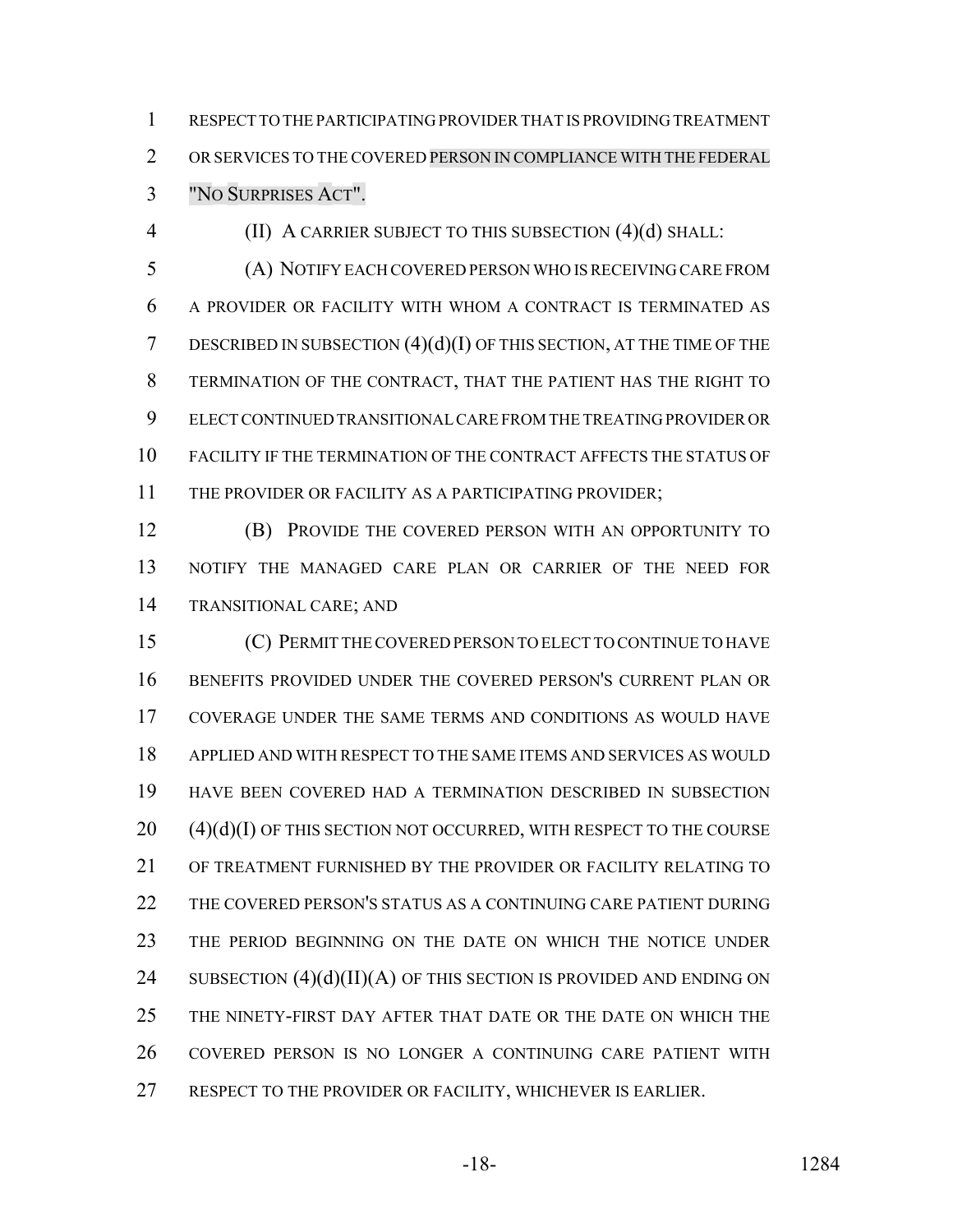1 (III) AS USED IN THIS SUBSECTION  $(4)(d)$ ;

 (A) "CONTINUING CARE PATIENT" MEANS A COVERED PERSON WHO, WITH RESPECT TO A PROVIDER OR FACILITY WHOSE CONTRACT WITH THE 4 COVERED PERSON'S CARRIER IS TERMINATED: IS UNDERGOING A COURSE OF TREATMENT FOR A SERIOUS AND COMPLEX MEDICAL CONDITION, WHICH COURSE OF TREATMENT IS PROVIDED BY THE PROVIDER OR FACILITY; IS UNDERGOING A COURSE OF INPATIENT CARE PROVIDED BY THE PROVIDER OR FACILITY; IS PREGNANT AND UNDERGOING A COURSE OF TREATMENT FOR THE PREGNANCY PROVIDED BY THE PROVIDER OR FACILITY; IS TERMINALLY ILL AS DETERMINED UNDER SECTION 1861 (dd)(3)(A) OF THE FEDERAL "SOCIAL SECURITY ACT", AS AMENDED, AND IS RECEIVING TREATMENT FOR THE ILLNESS FROM THE PROVIDER OR FACILITY; OR IS SCHEDULED TO UNDERGO NONELECTIVE SURGERY FROM THE PROVIDER OR FACILITY, INCLUDING THE RECEIPT OF POSTOPERATIVE CARE FROM THE 15 PROVIDER OR FACILITY WITH RESPECT TO THE SURGERY.

 (B) "SERIOUS AND COMPLEX MEDICAL CONDITION" MEANS, IN THE CASE OF ACUTE ILLNESS, A CONDITION THAT IS SERIOUS ENOUGH TO REQUIRE SPECIALIZED MEDICAL TREATMENT TO AVOID THE REASONABLE POSSIBILITY OF DEATH OR PERMANENT HARM OR, IN THE CASE OF A 20 CHRONIC ILLNESS OR CONDITION, A CONDITION THAT IS LIFE-THREATENING, DEGENERATIVE, POTENTIALLY DISABLING, OR CONGENITAL AND REQUIRES SPECIALIZED MEDICAL CARE OVER A PROLONGED PERIOD OF TIME.

**(C) "TERMINATED", WITH RESPECT TO A CONTRACT, MEANS THE**  EXPIRATION OR NONRENEWAL OF THE CONTRACT; EXCEPT THAT "TERMINATED" DOES NOT INCLUDE A CONTRACT TERMINATED FOR FAILURE TO MEET APPLICABLE QUALITY STANDARDS OR FOR FRAUD.

**SECTION 4.** In Colorado Revised Statutes, 12-30-112, **amend** (1)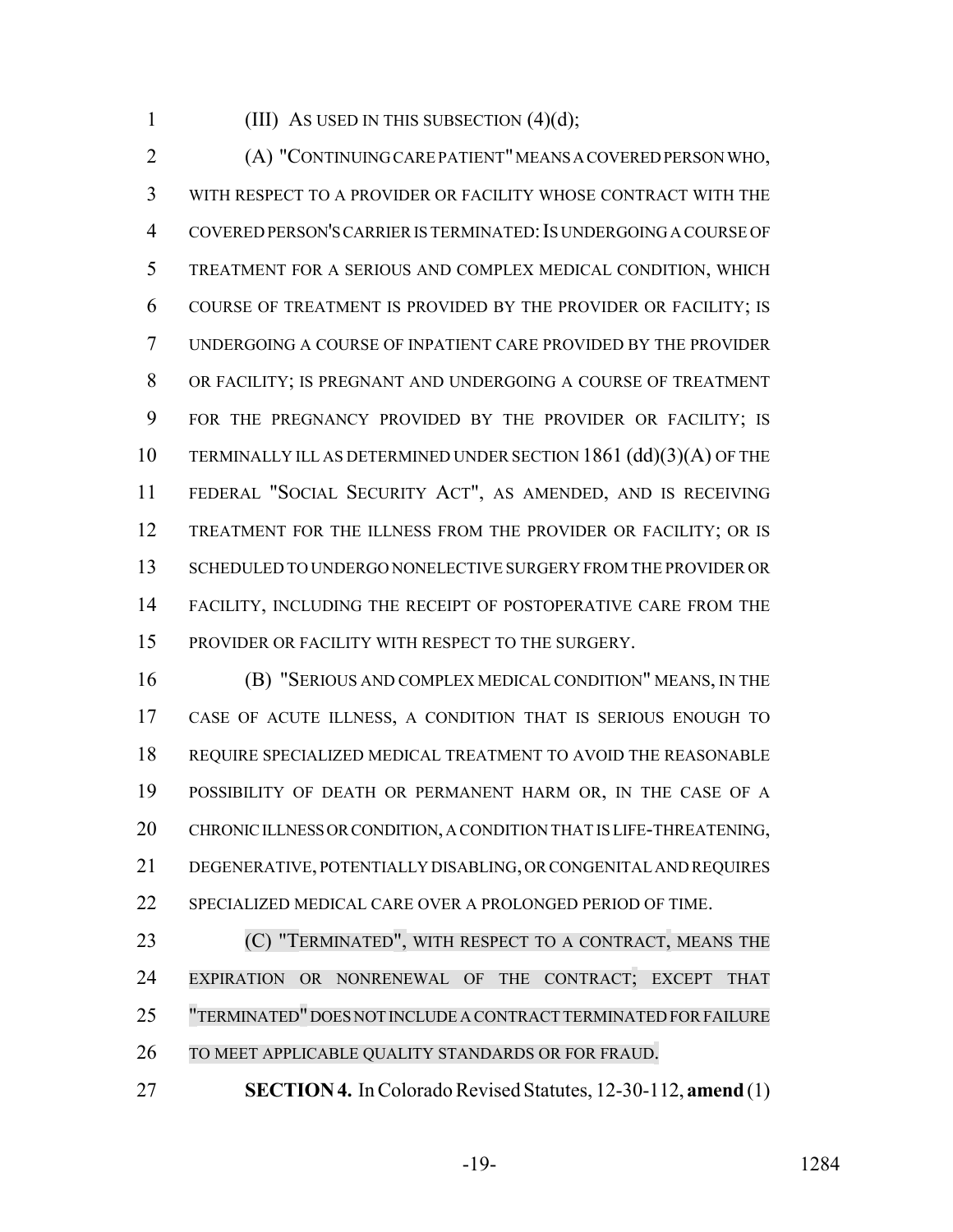introductory portion, (1)(a), (1)(c), (1)(d), (1)(f), (1)(g), and (3); and **add** 2 (1)(a.3), (1)(a.5), (1)(c.5), (1)(h), and (3.5) as follows:

 **12-30-112. Health-care providers - required disclosures - balance billing - rules - definitions.** (1) For the purposes of AS USED IN this section and section 12-30-113:

 (a) "Carrier" has the same meaning as defined in section  $10-16-102$ 7 (8). "ANCILLARY SERVICES" MEANS:

 (I) DIAGNOSTIC SERVICES, INCLUDING RADIOLOGY AND LABORATORY SERVICES, UNLESS EXCLUDED BY RULE OF THE SECRETARY OF THE UNITED STATES DEPARTMENT OF HEALTH AND HUMAN SERVICES PURSUANT TO 42 U.S.C. SEC. 300gg-132 (b)(3);

 (II) ITEMS AND SERVICES RELATED TO EMERGENCY MEDICINE, ANESTHESIOLOGY, PATHOLOGY, RADIOLOGY, AND NEONATOLOGY, WHETHER OR NOT PROVIDED BY A PHYSICIAN OR NONPHYSICIAN PROVIDER, UNLESS EXCLUDED BY RULE OF THE SECRETARY OF THE UNITED STATES DEPARTMENT OF HEALTH AND HUMAN SERVICES PURSUANT TO SECTION 17 2799B-2 (b)(3) OF THE FEDERAL "NO SURPRISES ACT";

 (III) ITEMS AND SERVICES PROVIDED BY ASSISTANT SURGEONS, HOSPITALISTS, AND INTENSIVISTS, UNLESS EXCLUDED BY RULE OF THE SECRETARY OF THE UNITED STATES DEPARTMENT OF HEALTH AND HUMAN SERVICES PURSUANT TO SECTION 2799B-2 (b)(3) OF THE FEDERAL "NO SURPRISES ACT";

23 (IV) ITEMS AND SERVICES PROVIDED BY AN OUT-OF-NETWORK PROVIDER IF THERE IS NO IN-NETWORK PROVIDER WHO CAN FURNISH THE NEEDED SERVICES AT THE FACILITY; AND

26 (V) ANY OTHER ITEMS AND SERVICES PROVIDED BY SPECIALTY PROVIDERS AS ESTABLISHED BY RULE OF THE COMMISSIONER.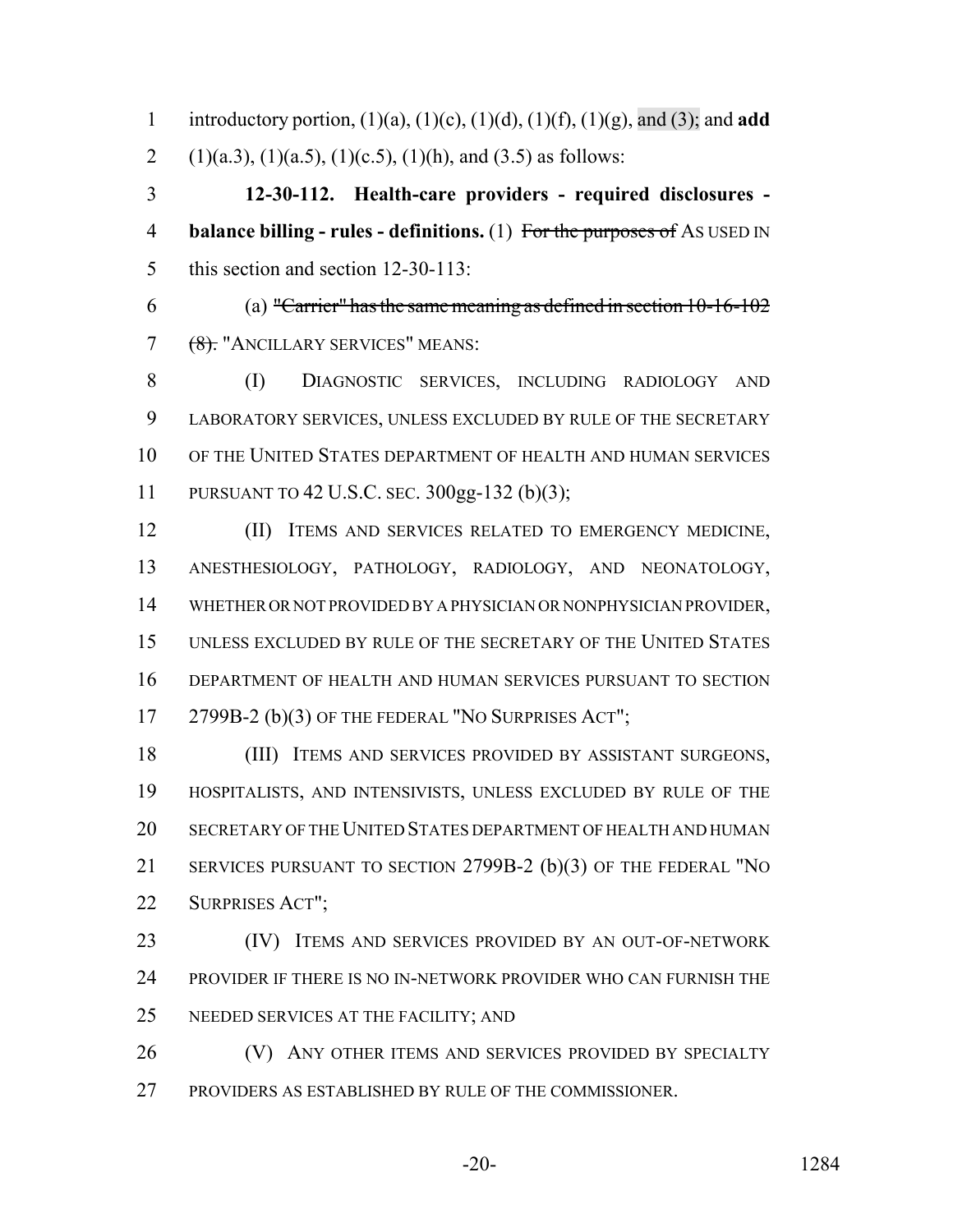| $\mathbf{1}$   | (a.3) "BALANCE BILL" HAS THE SAME MEANING AS SET FORTH                                             |
|----------------|----------------------------------------------------------------------------------------------------|
| $\overline{2}$ | IN SECTION 10-16-704 $(20)(c)$ .                                                                   |
| 3              | (a.5) "CARRIER" HAS THE SAME MEANING AS SET FORTH IN SECTION                                       |
| $\overline{4}$ | $10-16-102(8)$ .                                                                                   |
| 5              | (c) "Emergency services" has the same meaning as defined SET                                       |
| 6              | FORTH in section 10-16-704 $(5.5)(e)(H)(19)(e)$ .                                                  |
| $\tau$         | (c.5) "FEDERAL 'NO SURPRISES ACT'" MEANS THE FEDERAL "NO                                           |
| 8              | SURPRISES ACT", PUB.L. 116-260, AS AMENDED.                                                        |
| 9              | (d) "Geographic area" has the same meaning as defined SET FORTH                                    |
| 10             | in section 10-16-704 $\left(\frac{3}{d}\right)\left(\frac{H}{d} + H\right)$ (19)(h).               |
| 11             | "Medicare reimbursement rate" has the same meaning as<br>(f)                                       |
| 12             | defined SET FORTH in section 10-16-704 $\left(\frac{3}{d}\right)\left(\frac{d}{d}\right)$ (19)(k). |
| 13             | (g) "Out-of-network provider" means a health-care provider that is                                 |
| 14             | not a "participating provider" as defined in section $10-16-102$ (46)                              |
| 15             | PARTICIPATING PROVIDER.                                                                            |
| 16             | (h) "PARTICIPATING PROVIDER" HAS THE SAME MEANING AS SET                                           |
| 17             | FORTH IN SECTION 10-16-102 (46).                                                                   |
| 18             | The director REGULATOR, in consultation with the<br>(3)                                            |
| 19             | commissioner of insurance and the state board of health created in section                         |
| 20             | 25-1-103, shall adopt rules that specify the requirements for health-care                          |
| 21             | providers to develop and provide consumer disclosures in accordance with                           |
| 22             | this section. The director REGULATOR shall ensure that the rules, AT A                             |
| 23             | MINIMUM, COMPLY WITH THE NOTICE AND CONSENT REQUIREMENTS IN                                        |
| 24             | are consistent with sections $10-16-704$ (12) and<br>SUBSECTION $(3.5)$ OF                         |
| 25             | 25-3-121 and rules adopted by the commissioner pursuant to section                                 |
| 26             | $10-16-704$ (12)(b) and by the state board of health pursuant to section                           |
| 27             | $25-3-121$ (2). The rules must specify, at a minimum, the following:                               |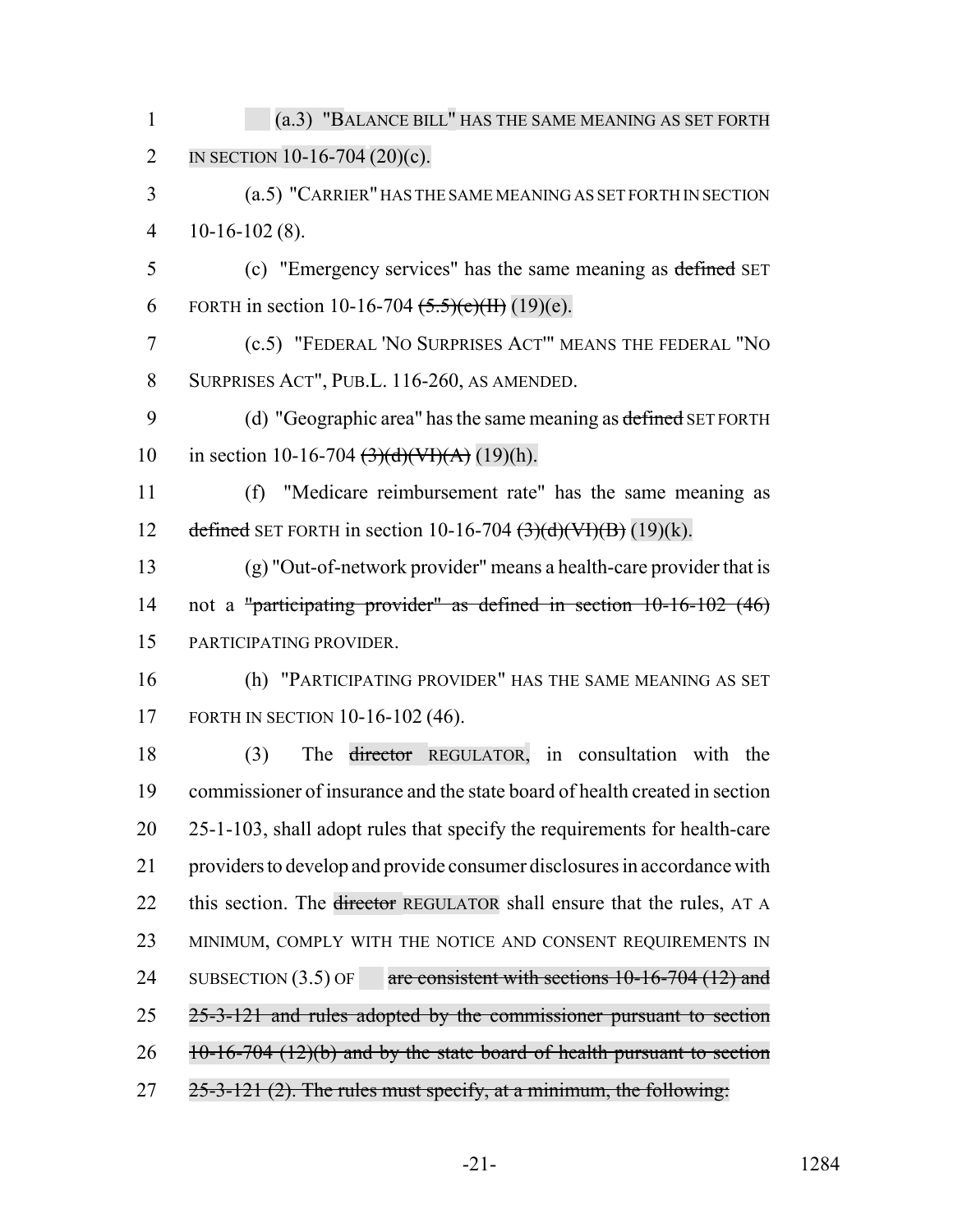(a) The timing for providing the disclosures for emergency and nonemergency services with consideration given to potential limitations 3 relating to the federal "Emergency Medical Treatment and Labor Act", 42 U.S.C. sec. 1395dd;

 (b) Requirements regarding how the disclosures must be made, including requirements to include the disclosures on billing statements, billing notices, or other forms or communications with consumers;

 (c) The contents of the disclosures, including the consumer's rights 9 and payment obligations pursuant to the consumer's health benefit plan; (d) Disclosure requirements specific to health-care providers, 11 including whether a health-care provider is out of network, the types of 12 services an out-of-network health-care provider may provide, and the right

to request an in-network health-care provider to provide services; and

 (e) Requirements concerning the language to be used in the disclosures, including use of plain language, to ensure that carriers, health-care facilities, and health-care providers use language that is 17 consistent with the disclosures required by this section and sections 10-16-704 (12) and  $25-3-121$  and the rules adopted pursuant to this 19 subsection (3) and sections 10-16-704 (12)(b) and 25-3-121 (2) THIS SECTION AND THE FEDERAL "NO SURPRISES ACT".

 (3.5) (a) AN OUT-OF-NETWORK PROVIDER MAY BALANCE BILL A 22 COVERED PERSON FOR POST-STABILIZATION SERVICES IN ACCORDANCE 23 WITH SECTION 10-16-704 AND COVERED NONEMERGENCY SERVICES IN AN 24 IN-NETWORK FACILITY THAT ARE NOT ANCILLARY SERVICES IF:

25 (I) THE OUT-OF-NETWORK PROVIDER PROVIDES WRITTEN NOTICE THAT THE PROVIDER WILL BALANCE BILL A COVERED PERSON AT LEAST SEVENTY-TWO HOURS IN ADVANCE OF THE DATE OF SERVICE, IF THE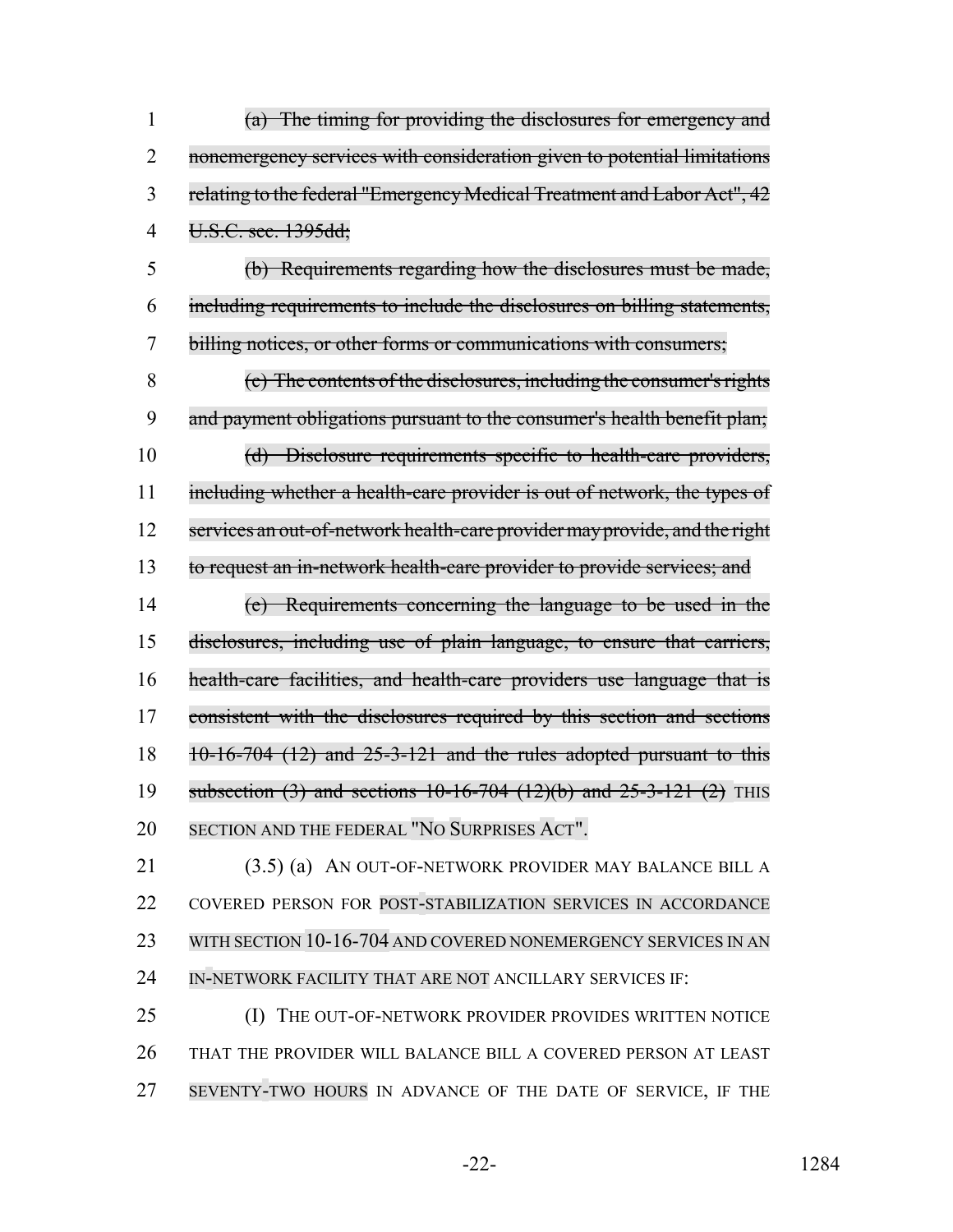APPOINTMENT WAS SCHEDULED AT LEAST SEVENTY-TWO HOURS IN ADVANCE, OR AT LEAST THREE HOURS BEFORE THE SCHEDULED APPOINTMENT, IF THE APPOINTMENT WAS MADE LESS THAN SEVENTY-TWO HOURS IN ADVANCE, IN EITHER PAPER OR ELECTRONIC FORMAT, AS SELECTED BY THE COVERED PERSON. THE NOTICE MUST BE AVAILABLE IN THE FIFTEEN MOST COMMON LANGUAGES IN THE GEOGRAPHIC REGION IN WHICH THE OUT-OF-NETWORK PROVIDER IS LOCATED. THE NOTICE MUST STATE:

 (A) IF APPLICABLE, THAT THE HEALTH-CARE PROVIDER IS OUT OF NETWORK WITH RESPECT TO THE COVERED PERSON'S HEALTH BENEFIT PLAN;

 (B) EFFECTIVE UPON THE IMPLEMENTATION DATE OF THE APPLICABLE FEDERALRULES, A GOOD-FAITH ESTIMATE OF THE AMOUNT OF 14 THE CHARGES FOR WHICH THE COVERED PERSON MAY BE RESPONSIBLE;

 (C) THAT THE ESTIMATE OR CONSENT TO TREATMENT DOES NOT 16 CONSTITUTE A CONTRACT FOR SERVICES;

 (D) IF THE FACILITY IS A PARTICIPATING PROVIDER AND THE HEALTH-CARE PROVIDER IS AN OUT-OF-NETWORK PROVIDER, A LIST OF PARTICIPATING PROVIDERS AT THE FACILITY WHO ARE ABLE TO PROVIDE THE SAME SERVICES;

 (E) INFORMATION ABOUT WHETHER PRIOR AUTHORIZATION OR OTHER CARE MANAGEMENT LIMITATIONS MAY BE REQUIRED IN ADVANCE 23 OF RECEIVING THE REQUESTED SERVICES; AND

 (F) THAT CONSENT TO RECEIVE THE SERVICES FROM AN OUT-OF-NETWORK PROVIDER IS OPTIONAL AND THAT THE COVERED PERSON MAY SEEK SERVICES FROM A PARTICIPATING PROVIDER, IN WHICH CASE THE COST-SHARING RESPONSIBILITY OF THE COVERED PERSON WOULD NOT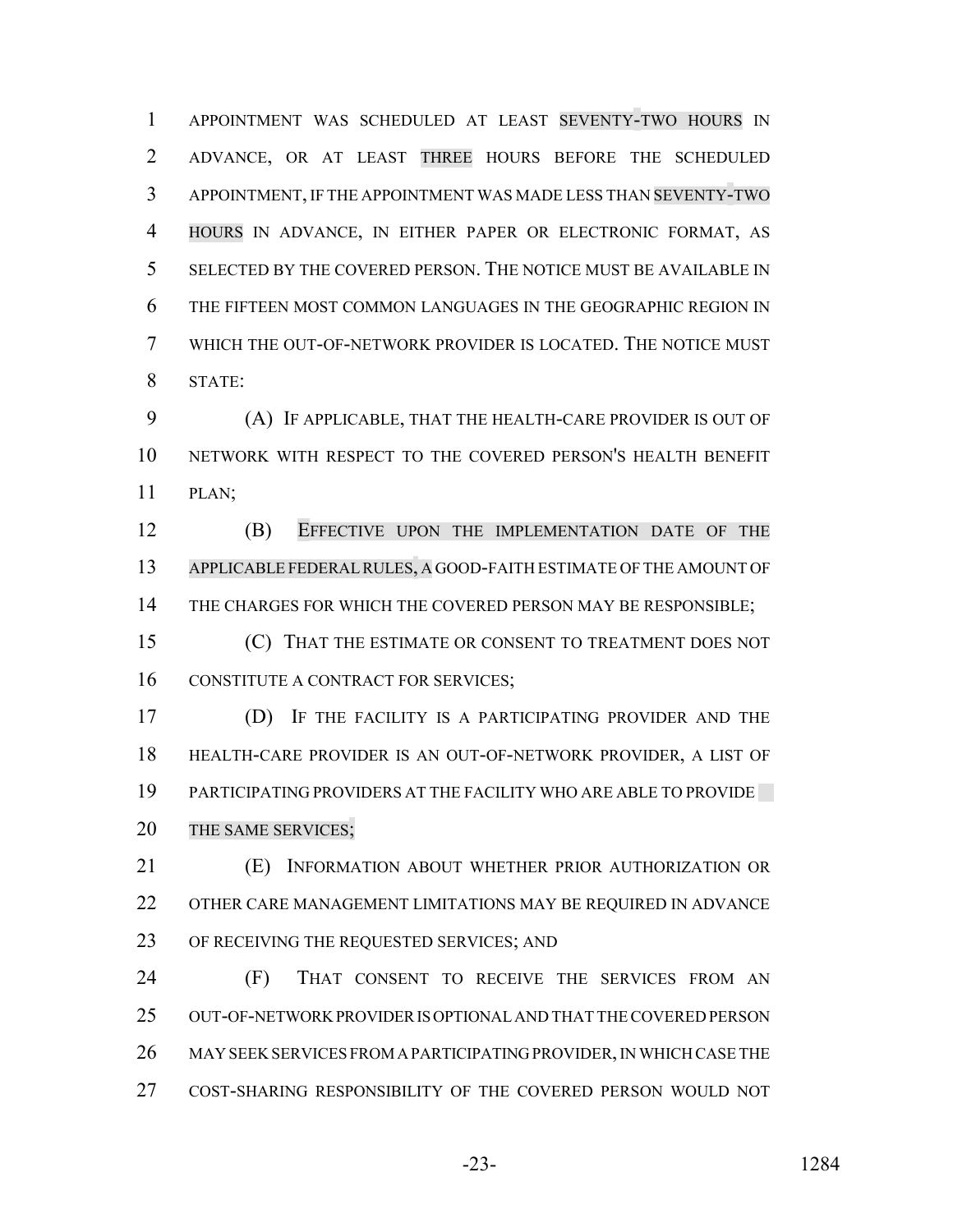EXCEED THE RESPONSIBILITY FOR IN-NETWORK BENEFITS UNDER THE COVERED PERSON'S HEALTH BENEFIT PLAN;

 (II) THE OUT-OF-NETWORK PROVIDER OBTAINS SIGNED CONSENT FROM THE COVERED PERSON THAT ACKNOWLEDGES THAT THE COVERED PERSON HAS BEEN:

 (A) PROVIDED WITH WRITTEN NOTICE OF THE COVERED PERSON'S FINANCIAL RESPONSIBILITY, IN THE FORMAT AND LANGUAGE SELECTED BY THE COVERED PERSON AND WITHIN THE APPLICABLE PERIODS SPECIFIED IN 9 SUBSECTION  $(3.5)(a)(I)$  OF THIS SECTION; AND

 (B) PROVIDED WRITTEN NOTICE THAT THE PAYMENT BY THE COVERED PERSON FOR HEALTH-CARE SERVICES PROVIDED BY THE OUT-OF-NETWORK PROVIDER MAY NOT ACCRUE TOWARD MEETING ANY LIMITATION THAT THE HEALTH BENEFIT PLAN PLACES ON COST SHARING, INCLUDING AN EXPLANATION THAT THE PAYMENT MAY NOT APPLY TO AN IN-NETWORK DEDUCTIBLE.

16 (b) IF THE NOTICE IN SUBSECTION  $(3.5)(a)(I)$  OF THIS SECTION IS RECEIVEDWITHIN TEN DAYS BEFORE A SCHEDULED SERVICE,THECOVERED PERSON MAY ELECT TO USE THE OUT-OF-NETWORK PROVIDER AT THE IN-NETWORK BENEFIT LEVEL, AND THE PROVIDER MUST BE REIMBURSED 20 FOR THE SERVICES IN ACCORDANCE WITH SECTION  $10-16-704$  (3)(d)(II). 21 (c) THE NOTICE AND CONSENT REQUIRED BY THIS SUBSECTION (3.5) MUST INCLUDE THE DATE AND THE TIME AT WHICH THE COVERED PERSON RECEIVED THE WRITTEN NOTICE AND THE DATE ON WHICH THE CONSENT

 FORM WAS SIGNED. THE OUT-OF-NETWORK PROVIDER SHALL PROVIDE A SIGNED COPY OF THE CONSENT FORM TO THE COVERED PERSON THROUGH

REGULAR OR ELECTRONIC MAIL.

27 (d) AN OUT-OF-NETWORK PROVIDER THAT OBTAINS A SIGNED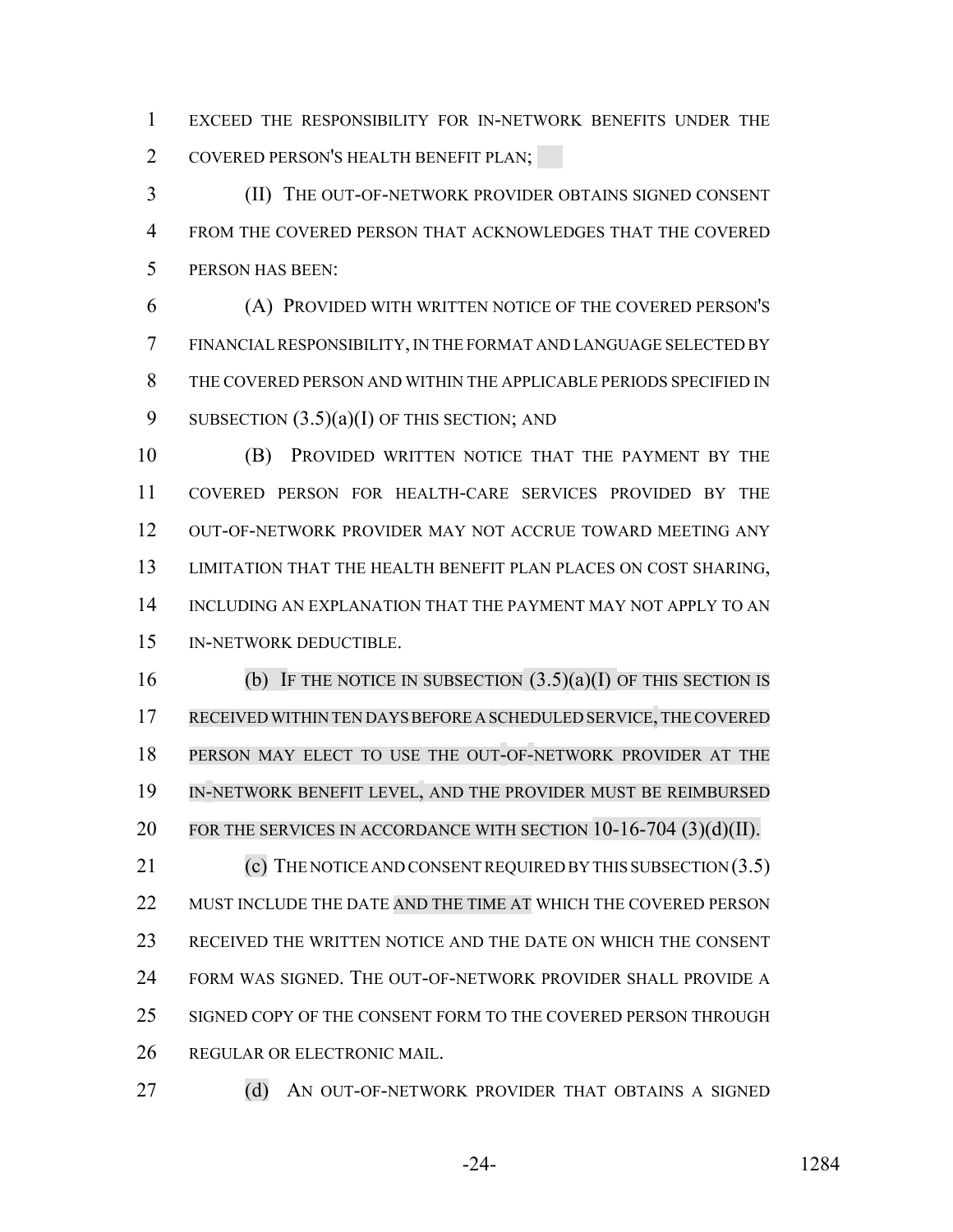CONSENT WITH RESPECT TO FURNISHING AN ITEM OR SERVICE SHALL RETAIN THE SIGNED CONSENT FOR AT LEAST A SEVEN-YEAR PERIOD AFTER THE DATE ON WHICH SUCH ITEM OR SERVICE IS FURNISHED.

 **SECTION 5.** In Colorado Revised Statutes, 25-3-121, **amend** (2), (4) introductory portion, (4)(a), (4)(c), (4)(d), (4)(f), and (4)(g); and **add** 6 (3.5), (4)(a.3), (4)(a.5), (4)(c.5), and (4)(h) as follows:

 **25-3-121. Health-care facilities - emergency and nonemergency services - required disclosures - balance billing - rules - definitions.** (2) The state board of health, in consultation with the commissioner of 10 insurance and the <del>director of</del> APPLICABLE REGULATORS OF HEALTH-CARE PROVIDERS IN the division of professions and occupations in the department of regulatory agencies, shall adopt rules that specify the requirements for health-care facilities to develop and provide consumer disclosures in accordance with this section. The state board of health shall ensure that the rules, AT A MINIMUM, COMPLY WITH THE NOTICE AND 16 CONSENT REQUIREMENTS IN SUBSECTION  $(3.5)$  OF THIS are consistent with sections 10-16-704 (12) and 12-30-112 and rules adopted by the commissioner pursuant to section 10-16-704 (12)(b) and by the director of the division of professions and occupations pursuant to section  $12-30-112$  (3). The rules must specify, at a minimum, the following:

 (a) The timing for providing the disclosures for emergency and 22 nonemergency services with consideration given to potential limitations 23 relating to the federal "Emergency Medical Treatment and Labor Act", 42 24 U.S.C. sec. 1395dd;

 (b) Requirements regarding how the disclosures must be made, including requirements to include the disclosures on billing statements, 27 billing notices, or other forms or communications with covered persons;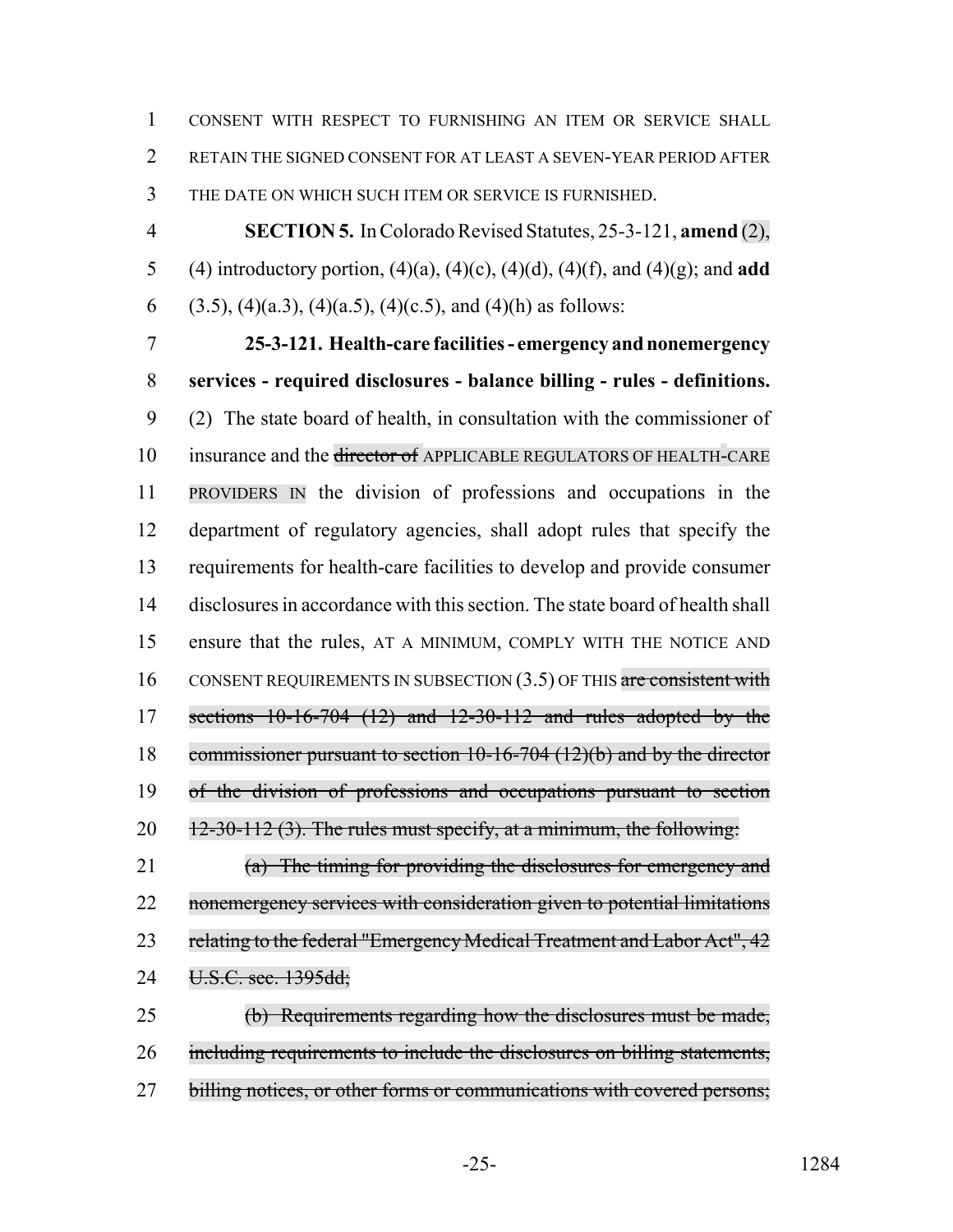(c) The contents of the disclosures, including the consumer's rights 2 and payment obligations pursuant to the consumer's health benefit plan; (d) Disclosure requirements specific to health-care facilities, including whether a health-care provider delivering services at the facility is out of network, the types of services an out-of-network health-care provider may provide, and the right to request an in-network health-care provider to provide services; and

 (e) Requirements concerning the language to be used in the disclosures, including use of plain language, to ensure that carriers, health-care facilities, and health-care providers use language that is consistent with the disclosures required by this section and sections 10-16-704 (12) and 12-30-112 and the rules adopted pursuant to this 13 subsection (2) and sections 10-16-704 (12)(b) and 12-30-112 (3) SECTION AND THE FEDERAL "NO SURPRISES ACT".

 (3.5) (a) AN OUT-OF-NETWORK FACILITY MAY BALANCE BILL A COVERED PERSON FOR SERVICES OTHER THAN ANCILLARY SERVICES IF:

 (I) THE OUT-OF-NETWORK FACILITY PROVIDES WRITTEN NOTICE THAT THE FACILITY WILL BALANCE BILL A COVERED PERSON AT LEAST SEVENTY-TWO HOURS IN ADVANCE OF THE DATE OF SERVICE, IF THE APPOINTMENT WAS SCHEDULED AT LEAST SEVENTY-TWO HOURS IN ADVANCE, OR AT LEAST THREE HOURS BEFORE THE SCHEDULED APPOINTMENT, IF THE APPOINTMENT WAS MADE LESS THAN SEVENTY-TWO HOURS IN ADVANCE, IN EITHER PAPER OR ELECTRONIC FORMAT, AS SELECTED BY THE COVERED PERSON. THE NOTICE MUST BE AVAILABLE IN THE FIFTEEN MOST COMMON LANGUAGES IN THE GEOGRAPHIC REGION IN WHICH THE OUT-OF-NETWORK FACILITY IS LOCATED. THE NOTICE MUST STATE: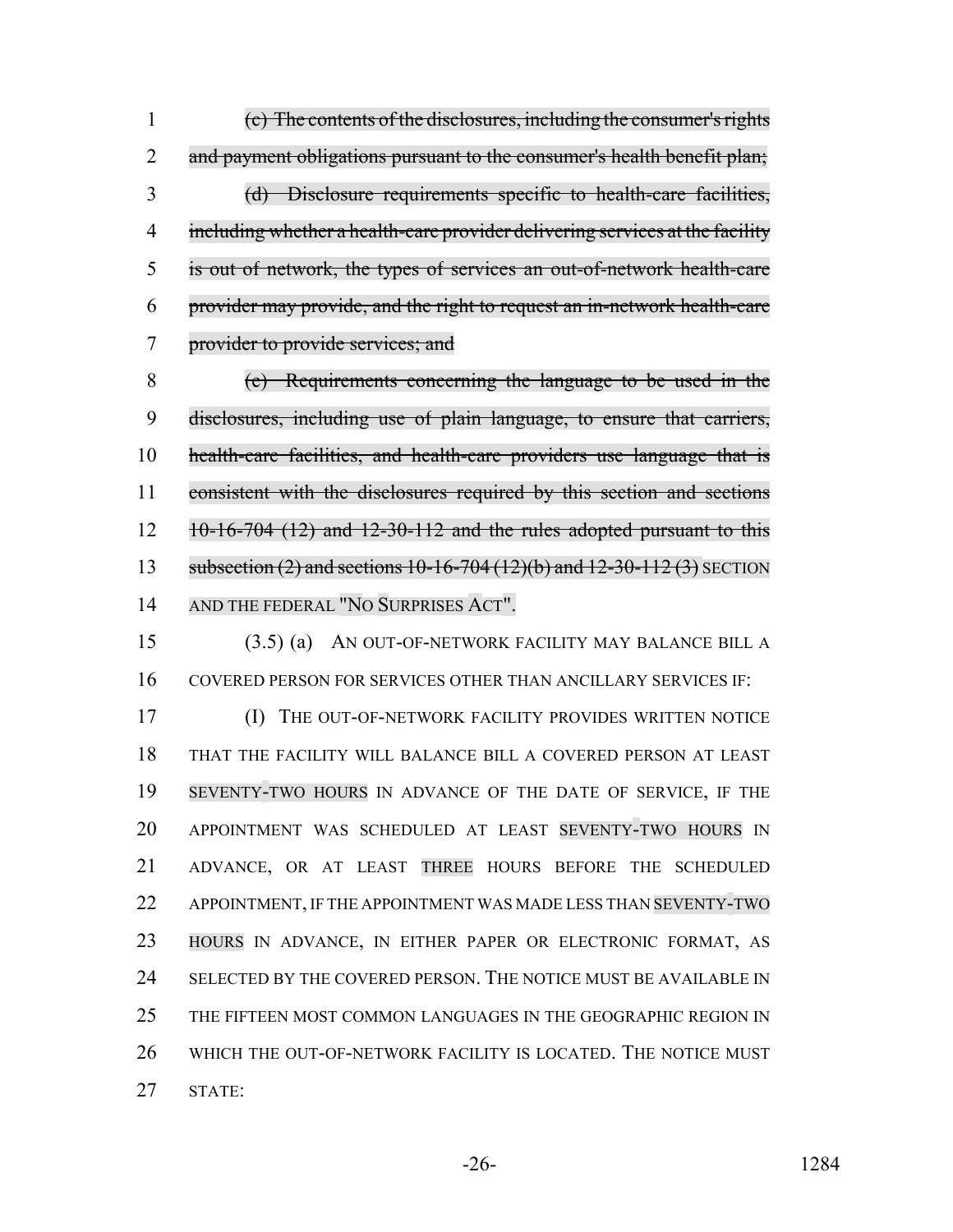(A) IF APPLICABLE, THAT THE FACILITY IS OUT OF NETWORK WITH 2 RESPECT TO THE COVERED PERSON'S HEALTH BENEFIT PLAN;

 (B) EFFECTIVE UPON THE IMPLEMENTATION DATE OF THE APPLICABLE FEDERALRULES, A GOOD-FAITH ESTIMATE OF THE AMOUNT OF THE CHARGES FOR WHICH THE COVERED PERSON MAY BE RESPONSIBLE;

 (C) THAT THE ESTIMATE OR CONSENT TO TREATMENT DOES NOT CONSTITUTE A CONTRACT FOR SERVICES;

 (D) IF THE FACILITY IS A PARTICIPATING PROVIDER AND THE HEALTH-CARE PROVIDER IS NOT A PARTICIPATING PROVIDER, A LIST OF PARTICIPATING PROVIDERS AT THE FACILITY WHO ARE ABLE TO PROVIDE 11 THE SAME SERVICES;

 (E) INFORMATION ABOUT WHETHER PRIOR AUTHORIZATION OR OTHER CARE MANAGEMENT LIMITATIONS MAY BE REQUIRED IN ADVANCE 14 OF RECEIVING THE REQUESTED SERVICES; AND

 (F) THAT CONSENT TO RECEIVE THE SERVICES AT AN OUT-OF-NETWORK FACILITY IS OPTIONAL AND THAT THE COVERED PERSON MAY SEEK SERVICES FROM A PARTICIPATING PROVIDER, IN WHICH CASE THE COST-SHARING RESPONSIBILITY OF THE COVERED PERSON WOULD NOT EXCEED THE RESPONSIBILITY FOR IN-NETWORK BENEFITS UNDER THE COVERED PERSON'S HEALTH BENEFIT PLAN;

**III)** THE OUT-OF-NETWORK FACILITY OBTAINS SIGNED CONSENT FROM THE COVERED PERSON THAT ACKNOWLEDGES THAT THE COVERED 23 PERSON HAS BEEN:

 (A) PROVIDED WITH WRITTEN NOTICE OF THE COVERED PERSON'S FINANCIAL RESPONSIBILITY, IN THE FORMAT AND LANGUAGE SELECTED BY 26 THE COVERED PERSON AND WITHIN THE APPLICABLE PERIODS SPECIFIED IN 27 SUBSECTION  $(3.5)(a)(I)$  OF THIS SECTION; AND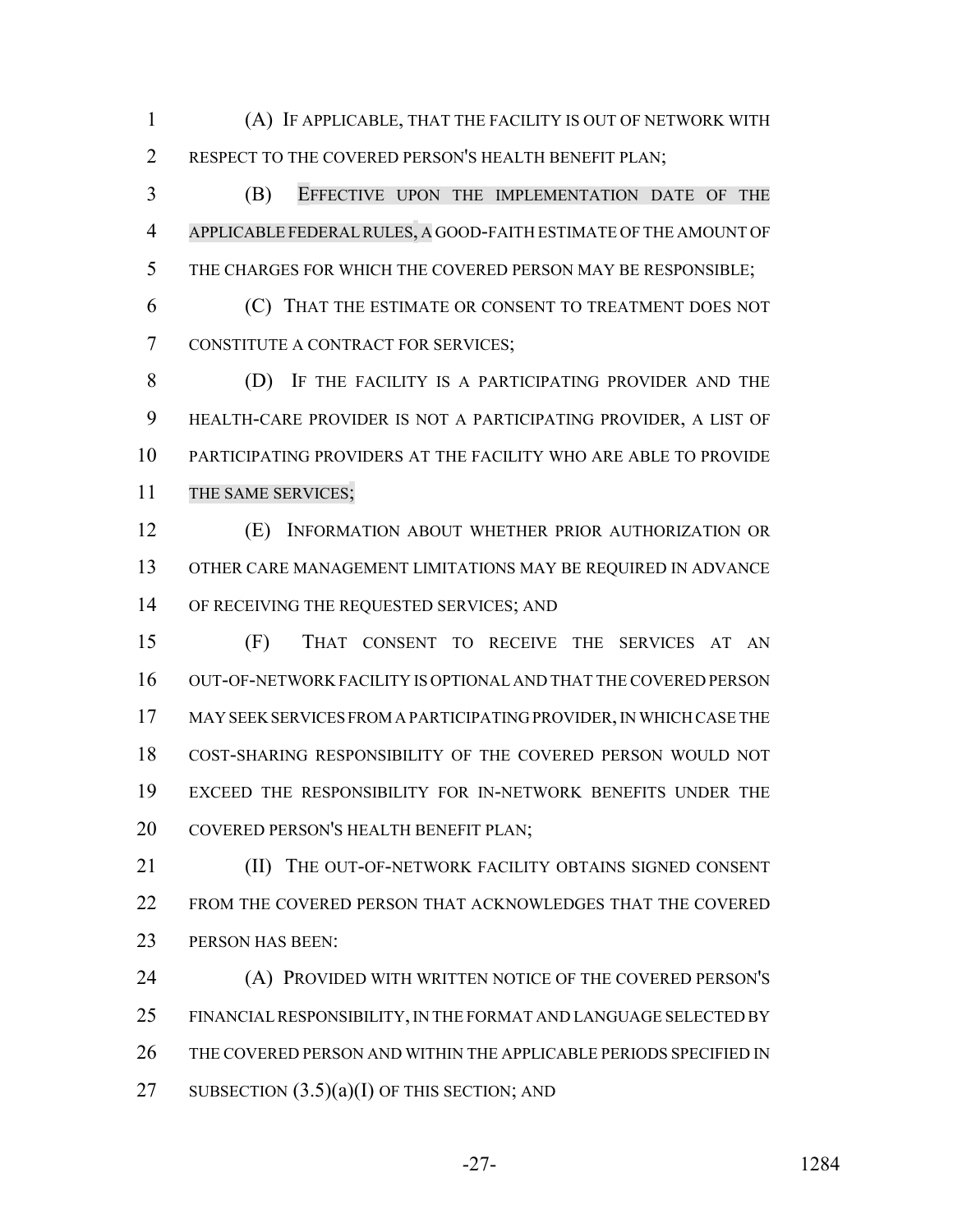(B) PROVIDED WRITTEN NOTICE THAT THE PAYMENT BY THE COVERED PERSON FOR HEALTH-CARE SERVICES PROVIDED AT THE OUT-OF-NETWORK FACILITY MAY NOT ACCRUE TOWARD MEETING ANY LIMITATION THAT THE HEALTH BENEFIT PLAN PLACES ON COST SHARING, INCLUDING AN EXPLANATION THAT THE PAYMENT MAY NOT APPLY TO AN IN-NETWORK DEDUCTIBLE.

 (b) THE NOTICE AND CONSENT REQUIRED BY THIS SUBSECTION (3.5) MUST INCLUDE THE DATE ON WHICH THE COVERED PERSON RECEIVED THE WRITTEN NOTICE AND THE DATE AND THE TIME AT WHICH THE CONSENT FORM WAS SIGNED. THE OUT-OF-NETWORK FACILITY SHALL PROVIDE A SIGNED COPY OF THE CONSENT FORM TO THE COVERED PERSON THROUGH REGULAR OR ELECTRONIC MAIL.

 (c) AN OUT-OF-NETWORK FACILITY THAT OBTAINS A SIGNED CONSENT WITH RESPECT TO FURNISHING AN ITEM OR SERVICE SHALL RETAIN THE SIGNED CONSENT FOR AT LEAST A SEVEN-YEAR PERIOD AFTER THE DATE ON WHICH SUCH ITEM OR SERVICE IS FURNISHED.

17 (4) For the purposes of As USED IN this section and section 25-3-122:

 (a) "Carrier" has the same meaning as defined in section 10-16-102 20 <del>(8).</del> "ANCILLARY SERVICES" MEANS:

 (I) DIAGNOSTIC SERVICES, INCLUDING RADIOLOGY AND LABORATORY SERVICES, UNLESS EXCLUDED BY RULE OF THE SECRETARY OF THE UNITED STATES DEPARTMENT OF HEALTH AND HUMAN SERVICES PURSUANT TO 42 U.S.C. SEC. 300gg-132 (b)(3);

 (II) ITEMS AND SERVICES RELATED TO EMERGENCY MEDICINE, ANESTHESIOLOGY, PATHOLOGY, RADIOLOGY, AND NEONATOLOGY, WHETHER OR NOT PROVIDED BY A PHYSICIAN OR NONPHYSICIAN PROVIDER,

$$
-28
$$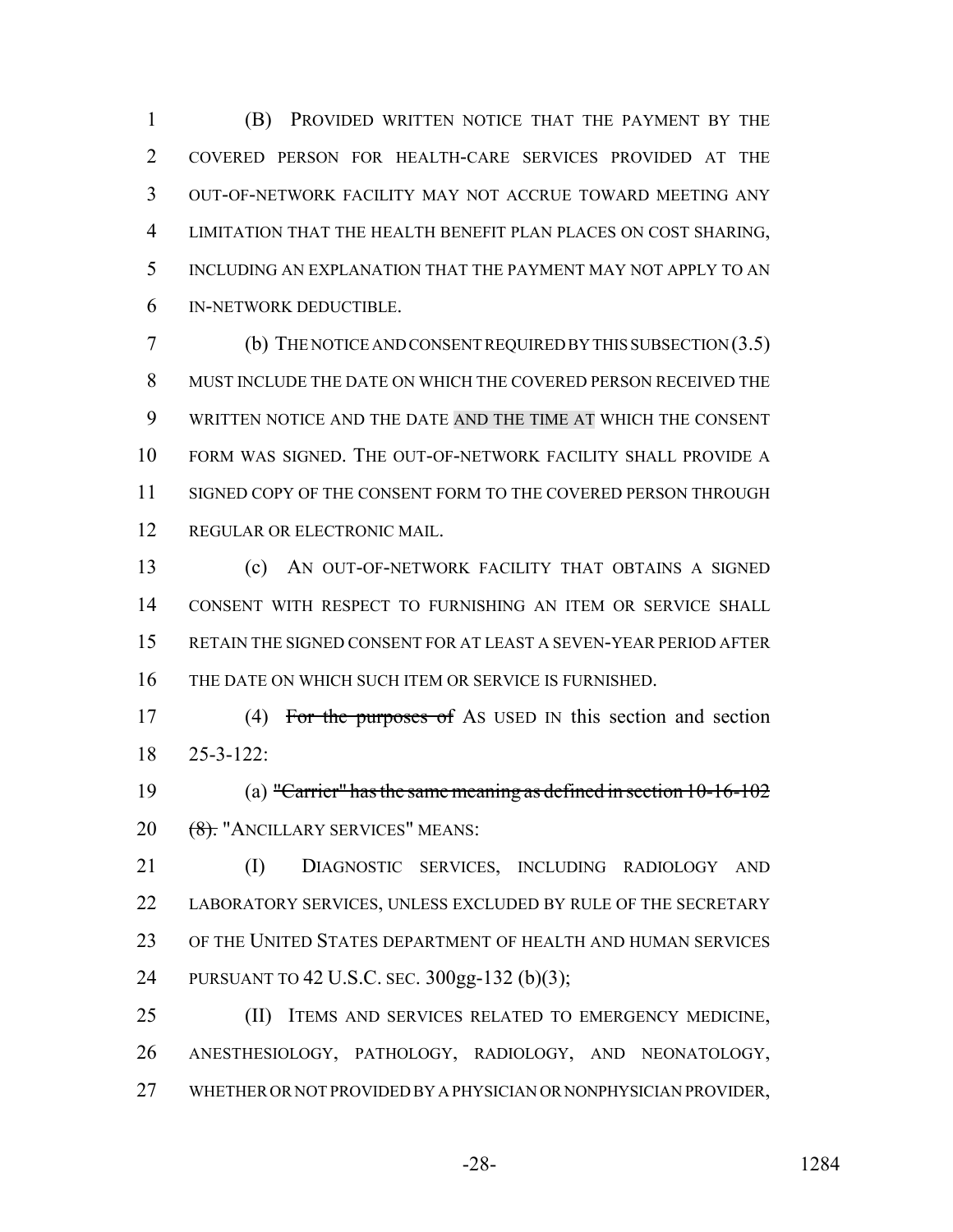UNLESS EXCLUDED BY RULE OF THE SECRETARY OF THE UNITED STATES DEPARTMENT OF HEALTH AND HUMAN SERVICES PURSUANT TO SECTION 2799B-2 (b)(3) OF THE FEDERAL "NO SURPRISES ACT";

 (III) ITEMS AND SERVICES PROVIDED BY ASSISTANT SURGEONS, HOSPITALISTS, AND INTENSIVISTS, UNLESS EXCLUDED BY RULE OF THE SECRETARY OF THE UNITED STATES DEPARTMENT OF HEALTH AND HUMAN SERVICES PURSUANT TO SECTION 2799B-2 (b)(3) OF THE FEDERAL "NO SURPRISES ACT";

 (IV) ITEMS AND SERVICES PROVIDED BY AN OUT-OF-NETWORK PROVIDER IF THERE IS NO IN-NETWORK PROVIDER WHO CAN FURNISH THE NEEDED SERVICES AT THE FACILITY; AND

**(V)** ANY OTHER ITEMS AND SERVICES PROVIDED BY SPECIALTY PROVIDERS AS ESTABLISHED BY RULE OF THE COMMISSIONER.

 (a.3) "BALANCE BILL" HAS THE SAME MEANING AS SET FORTH IN SECTION 10-16-704 (20)(c).

 (a.5) "CARRIER" HAS THE SAME MEANING AS SET FORTH IN SECTION 10-16-102 (8).

19 (c) "Emergency services" has the same meaning as defined SET 20 FORTH in section 10-16-704  $(5.5)(e)(H)(19)(e)$ .

 (c.5) "FEDERAL 'NO SURPRISES ACT'" MEANS THE FEDERAL "NO SURPRISES ACT", PUB.L. 116-260, AS AMENDED.

23 (d) "Geographic area" has the same meaning as defined SET FORTH 24 in section 10-16-704  $\left(\frac{3}{d}\right)$   $\left(\frac{V}{d}\right)$   $\left(\frac{A}{d}\right)$   $(19)(h)$ .

 (f) "Medicare reimbursement rate" has the same meaning as 26 defined SET FORTH in section  $10-16-704 \left(\frac{3}{d}\right)\left(\frac{dV}{f}\right)(B)(k)$ .

(g) "Out-of-network facility" means a health-care facility that is not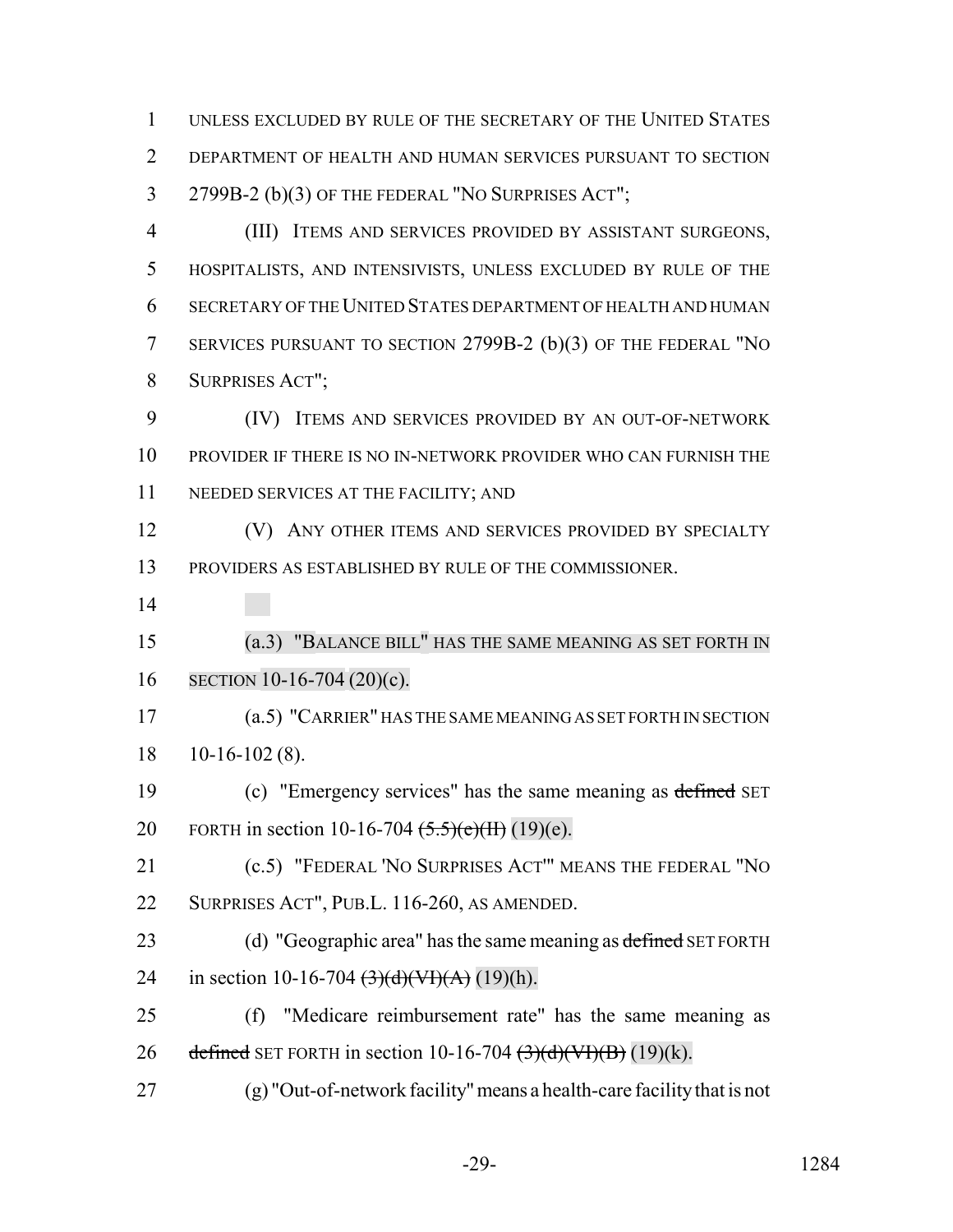| $\mathbf{1}$   | a participating provider. as defined in section $10-16-102$ (46).         |
|----------------|---------------------------------------------------------------------------|
| $\overline{2}$ | (h) "PARTICIPATING PROVIDER" HAS THE SAME MEANING AS SET                  |
| 3              | FORTH IN SECTION 10-16-102 (46).                                          |
| 4              | <b>SECTION 6.</b> In Colorado Revised Statutes, 6-1-105, amend            |
| 5              | $(1)(mmm)$ as follows:                                                    |
| 6              | 6-1-105. Unfair or deceptive trade practices. (1) A person                |
| 7              | engages in a deceptive trade practice when, in the course of the person's |
| 8              | business, vocation, or occupation, the person:                            |
| 9              | (mmm) Violates section $\frac{12-30-113}{2}$ 12-30-112;                   |
| 10             | <b>SECTION 7.</b> In Colorado Revised Statutes, 10-16-133, add (6)        |
| 11             | as follows:                                                               |
| 12             | 10-16-133. Health insurance carrier information disclosure -              |
| 13             | website - insurance producer fees and disclosure requirements -           |
| 14             | legislative declaration - rules. $(6)$ (a) A CARRIER OFFERING INDIVIDUAL  |
| 15             | HEALTH BENEFIT PLANS OR SHORT-TERM LIMITED DURATION HEALTH                |
| 16             | INSURANCE POLICIES SHALL DISCLOSE TO THE COVERED PERSON THE               |
| 17             | AMOUNT OF COMPENSATION ASSOCIATED WITH PLAN SELECTION AND                 |
| 18             | ENROLLMENT CONSISTENT WITH, THE FEDERAL "NO SURPRISES ACT",               |
| 19             | PUB.L. 116-260, AS AMENDED.                                               |
| 20             | (b) THE COMMISSIONER SHALL PROMULGATE RULES TO IMPLEMENT                  |
| 21             | THE CARRIER DISCLOSURE REQUIREMENTS UNDER THIS SUBSECTION (6).            |
| 22             | <b>SECTION 8. Appropriation.</b> (1) For the 2022-23 state fiscal         |
| 23             | year, \$233,018 is appropriated to the department of regulatory agencies. |
| 24             | This appropriation is from the division of insurance cash fund created in |
| 25             | section 10-1-103 (3), C.R.S. To implement this act, the department may    |
| 26             | use this appropriation as follows:                                        |
| 27             | \$129,745 for use by the division of insurance for personal<br>(a)        |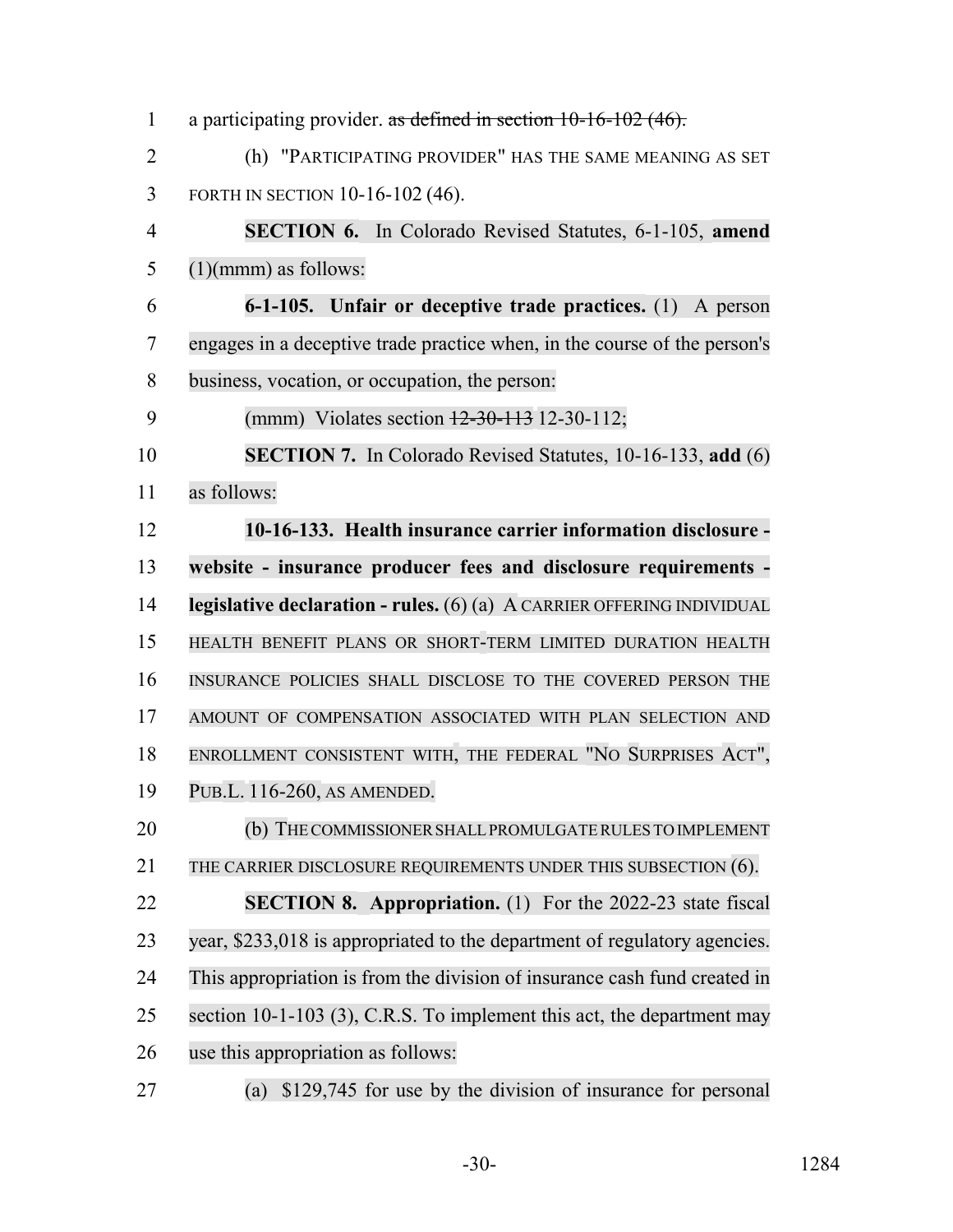services, which amount is based on an assumption that the division will require an additional 1.6 FTE;

 (b) \$14,560 for use by the division of insurance for operating expenses; and

(c) \$88,713 for the purchase of legal services.

 (2) For the 2022-23 state fiscal year, \$88,713 is appropriated to the department of law. This appropriation is from reappropriated funds received from the department of regulatory agencies under subsection  $9 \quad (1)(c)$  of this section and is based on an assumption that the department of law will require an additional 0.5 FTE. To implement this act, the 11 department of law may use this appropriation to provide legal services for the department of regulatory agencies.

 (3) For the 2022-23 state fiscal year, \$7,506 is appropriated to the 14 department of public health and environment for use by health facilities and emergency medical services division. This appropriation is from the health facilities general licensure cash fund created in section 25-3-103.1 (1), C.R.S., and is based on an assumption that the department will require an additional 0.1 FTE. To implement this act, the department may use this appropriation for administration and operations related to operations management.

 **SECTION 9. Act subject to petition - effective date.** This act takes effect at 12:01 a.m. on the day following the expiration of the ninety-day period after final adjournment of the general assembly; except 24 that, if a referendum petition is filed pursuant to section  $1(3)$  of article V of the state constitution against this act or an item, section, or part of this act within such period, then the act, item, section, or part will not take effect unless approved by the people at the general election to be held in